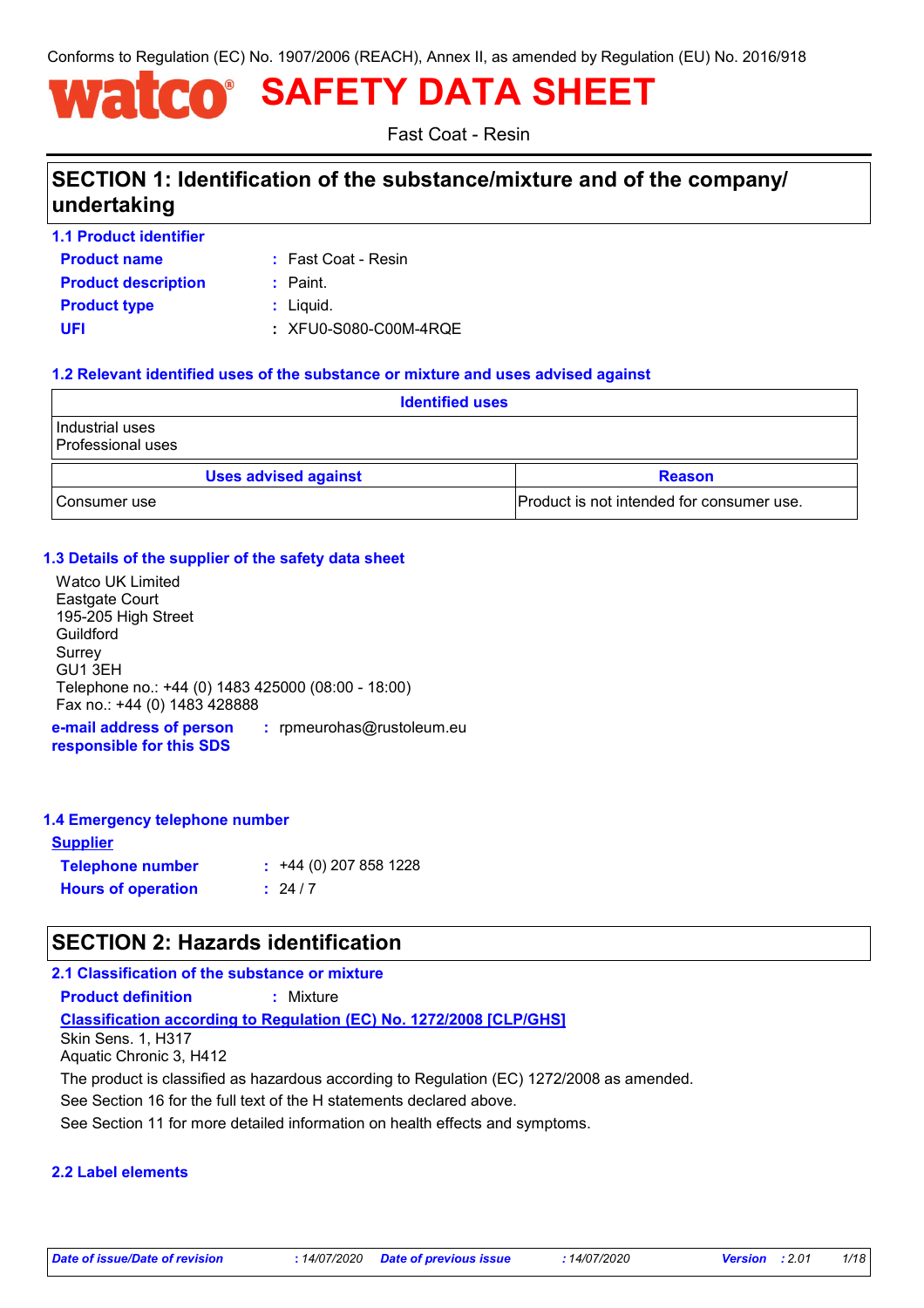| <b>Hazard pictograms</b>                                                                                                                                        |                                                                                                                                                                                                                                                           |
|-----------------------------------------------------------------------------------------------------------------------------------------------------------------|-----------------------------------------------------------------------------------------------------------------------------------------------------------------------------------------------------------------------------------------------------------|
| <b>Signal word</b>                                                                                                                                              | : Warning                                                                                                                                                                                                                                                 |
| <b>Hazard statements</b>                                                                                                                                        | May cause an allergic skin reaction.<br>Harmful to aquatic life with long lasting effects.                                                                                                                                                                |
| <b>Precautionary statements</b>                                                                                                                                 |                                                                                                                                                                                                                                                           |
| <b>General</b>                                                                                                                                                  | : Not applicable.                                                                                                                                                                                                                                         |
| <b>Prevention</b>                                                                                                                                               | : P280 - Wear protective gloves and eye protection:<br>- polyethylene/ethylene vinyl alcohol (PE/EVAL) gloves and Safety glasses with side<br>shields.                                                                                                    |
| <b>Response</b>                                                                                                                                                 | : P302 - IF ON SKIN: IF ON SKIN:<br>P352 - Wash with plenty of soap and water.<br>P333 - If skin irritation or rash occurs: If skin irritation or rash occurs:<br>P313 - Get medical attention.                                                           |
| <b>Storage</b>                                                                                                                                                  | : Not applicable.                                                                                                                                                                                                                                         |
| <b>Disposal</b>                                                                                                                                                 | : P501 - Dispose of contents and container in accordance with all local, regional,<br>national and international regulations.                                                                                                                             |
| <b>Hazardous ingredients</b>                                                                                                                                    | : tetraethylN,N'-(methylenedicyclohexane-4,1-diyl) bis-dl-aspartate; bis(4-(1,2-bis<br>(ethoxycarbonyl)ethylamino)-3-methylcyclohexyl)methane; Bis<br>(1,2,2,6,6-pentamethyl-4-piperidyl) sebacate; methyl 1,2,2,6,6-pentamethyl-<br>4-piperidyl sebacate |
| <b>Supplemental label</b><br>elements                                                                                                                           | : Not applicable.                                                                                                                                                                                                                                         |
|                                                                                                                                                                 | Warning! Hazardous respirable droplets may be formed when sprayed. Do not<br>breathe spray or mist.                                                                                                                                                       |
| <b>Annex XVII - Restrictions</b><br>on the manufacture,<br>placing on the market and<br>use of certain dangerous<br>substances, mixtures and<br><b>articles</b> | : Not applicable.                                                                                                                                                                                                                                         |
| <b>Special packaging requirements</b>                                                                                                                           |                                                                                                                                                                                                                                                           |
| <b>Containers to be fitted</b><br>with child-resistant<br>fastenings                                                                                            | : Not applicable.                                                                                                                                                                                                                                         |
| <b>Tactile warning of danger : Not applicable.</b>                                                                                                              |                                                                                                                                                                                                                                                           |
| <b>2.3 Other hazards</b>                                                                                                                                        |                                                                                                                                                                                                                                                           |
| <b>Product meets the criteria</b><br>for PBT or vPvB according<br>to Regulation (EC) No.<br>1907/2006, Annex XIII                                               | : This mixture does not contain any substances that are assessed to be a PBT or a<br>vPvB.                                                                                                                                                                |
| <b>Other hazards which do</b><br>not result in classification                                                                                                   | : None known.                                                                                                                                                                                                                                             |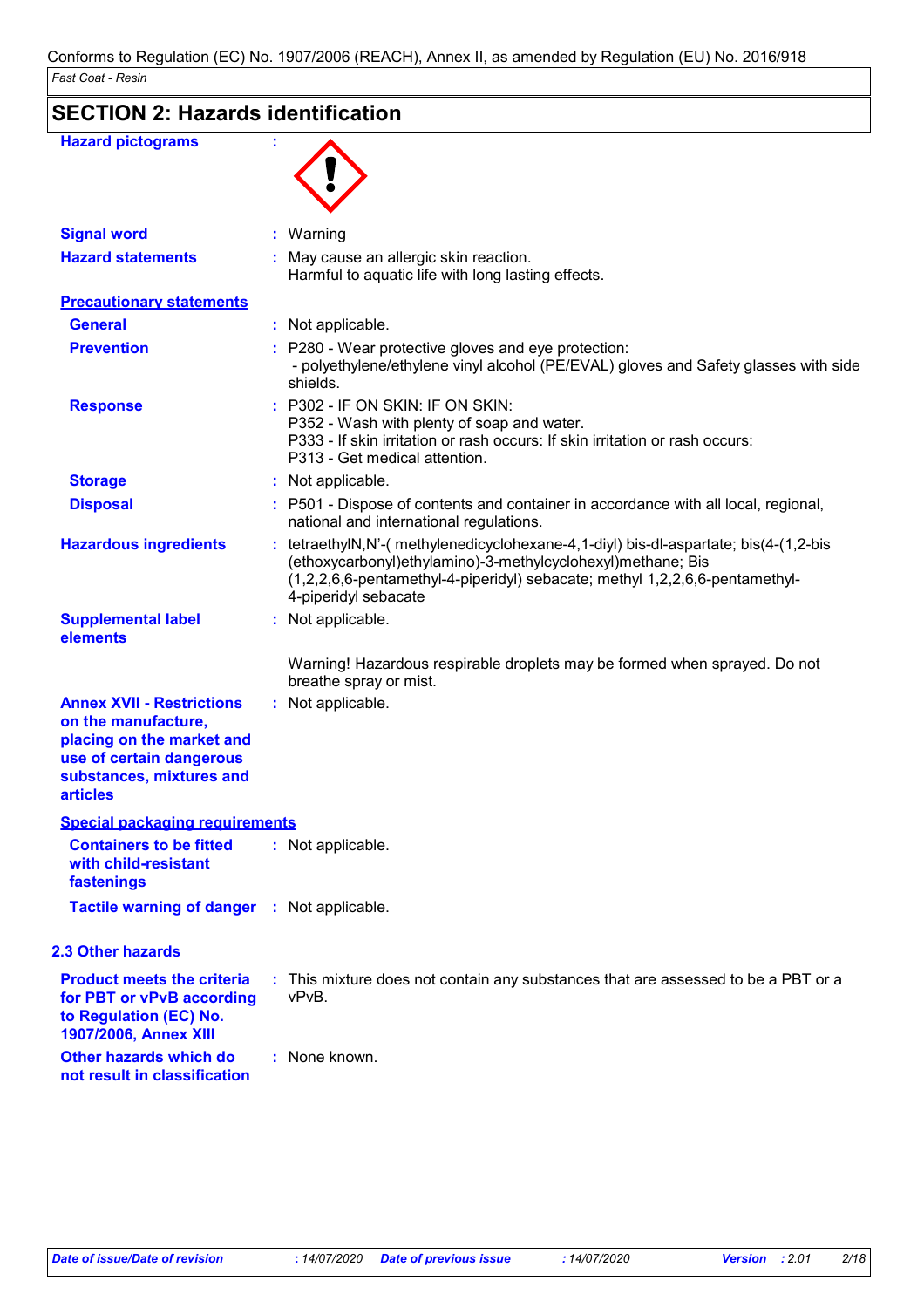# **SECTION 3: Composition/information on ingredients**

| <b>3.2 Mixtures</b>                                                                    | : Mixture                                                                               |               |                                                                                                                           |             |
|----------------------------------------------------------------------------------------|-----------------------------------------------------------------------------------------|---------------|---------------------------------------------------------------------------------------------------------------------------|-------------|
|                                                                                        |                                                                                         |               | <b>Classification</b>                                                                                                     |             |
| <b>Product/ingredient</b><br>name                                                      | <b>Identifiers</b>                                                                      | $\frac{9}{6}$ | <b>Regulation (EC) No. 1272/2008 [CLP]</b>                                                                                | <b>Type</b> |
| tetraethylN,N'-(<br>methylenedicyclohexane-<br>4,1-diyl) bis-dl-<br>aspartate          | REACH #:<br>01-0000017556-46<br>CAS: 136210-30-5<br>Index: 607-521-00-8                 | $≥10 - ≤25$   | Skin Sens. 1, H317<br>Aquatic Chronic 3, H412                                                                             | $[1]$       |
| $bis(4-(1,2-bis$<br>(ethoxycarbonyl)<br>ethylamino)<br>-3-methylcyclohexyl)<br>methane | REACH#:<br>01-0000015937-58<br>EC: 412-060-9<br>CAS: 136210-32-7<br>Index: 607-350-00-9 | $≤10$         | Skin Sens. 1, H317<br>Aquatic Chronic 3, H412                                                                             | $[1]$       |
| hydrocarbons,<br>aromatic, C9                                                          | REACH #:<br>01-2119455851-35<br>EC: 918-668-5                                           | $≤10$         | Flam. Liq. 3, H226<br>STOT SE 3, H335<br>STOT SE 3, H336<br>Asp. Tox. 1, H304<br>Aquatic Chronic 2, H411<br><b>EUH066</b> | $[1]$       |
| titanium dioxide                                                                       | REACH #:<br>01-2119489379-17<br>EC: 236-675-5<br>CAS: 13463-67-7                        | $≤10$         | Carc. 2, H351                                                                                                             | [1] [2]     |
| diethyl fumarate                                                                       | EC: 210-819-7<br>CAS: 623-91-6                                                          | $\leq$ 3      | Acute Tox. 4, H302<br>Skin Irrit. 2, H315<br>Eye Dam. 1, H318<br><b>STOT SE 3, H335</b>                                   | $[1]$       |
| <b>Bis</b><br>$(1,2,2,6,6$ -pentamethyl-<br>4-piperidyl) sebacate                      | REACH #:<br>01-2119491304-40<br>EC: 255-437-1<br>CAS: 41556-26-7                        | $\leq 1$      | Skin Sens. 1A, H317<br>Aquatic Acute 1, H400 (M=1)<br>Aquatic Chronic 1, H410 (M=1)                                       | $[1]$       |
| methyl<br>1,2,2,6,6-pentamethyl-<br>4-piperidyl sebacate                               | EC: 280-060-4<br>CAS: 82919-37-7                                                        | $\leq 1$      | Skin Sens. 1A, H317<br>Aquatic Acute 1, H400 (M=1)<br>Aquatic Chronic 1, H410 (M=1)                                       | $[1]$       |
| pine oil                                                                               | EC: 616-792-1<br>CAS: 8002-09-3                                                         | $\leq 1$      | Flam. Liq. 3, H226<br>Skin Irrit. 2, H315<br>Skin Sens. 1, H317<br>Asp. Tox. 1, H304<br>Aquatic Chronic 2, H411           | $\vert$ [1] |
| butyl glycollate                                                                       | REACH#:<br>01-2119514685-36<br>EC: 230-991-7<br>CAS: 7397-62-8                          | ≤0,3          | Eye Dam. 1, H318<br>Repr. 2, H361                                                                                         | $[1]$       |
|                                                                                        |                                                                                         |               | See Section 16 for the full text of the<br>H statements declared above.                                                   |             |

### **Notes**

**The classification as a carcinogen by inhalation applies only to mixtures in powder form containing 1 % or more of titanium dioxide which is in the form of or incorporated in particles with aerodynamic diameter ≤ 10 μm.**

There are no additional ingredients present which, within the current knowledge of the supplier and in the concentrations applicable, are classified as hazardous to health or the environment, are PBTs, vPvBs or Substances of equivalent concern, or have been assigned a workplace exposure limit and hence require reporting in this section.

**Type**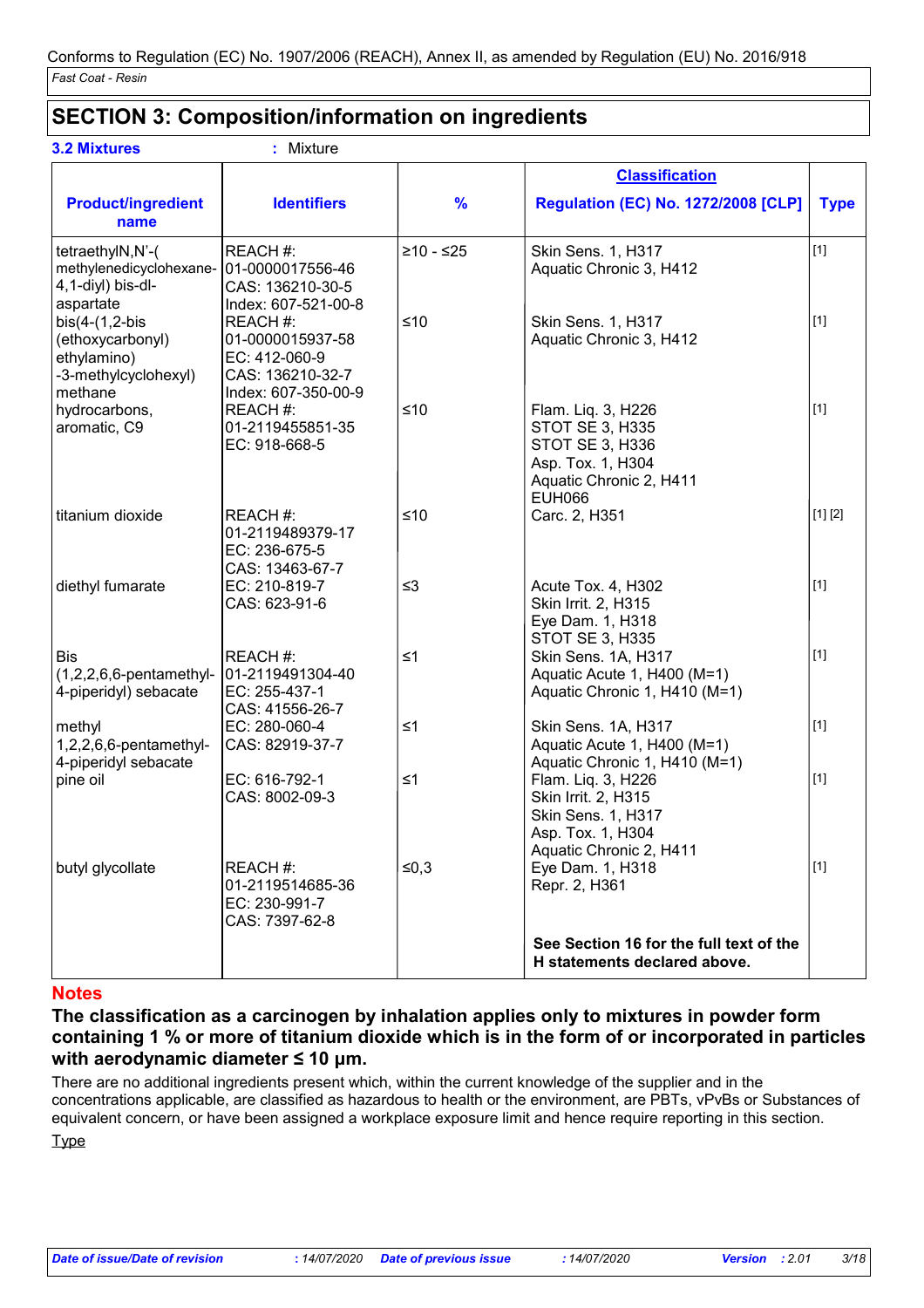# **SECTION 3: Composition/information on ingredients**

[1] Substance classified with a health or environmental hazard

[2] Substance with a workplace exposure limit

[3] Substance meets the criteria for PBT according to Regulation (EC) No. 1907/2006, Annex XIII

[4] Substance meets the criteria for vPvB according to Regulation (EC) No. 1907/2006, Annex XIII

[5] Substance of equivalent concern

[6] Additional disclosure due to company policy

Occupational exposure limits, if available, are listed in Section 8.

# **SECTION 4: First aid measures**

### **4.1 Description of first aid measures**

| <b>General</b>                    | : In all cases of doubt, or when symptoms persist, seek medical attention. Never give<br>anything by mouth to an unconscious person. If unconscious, place in recovery<br>position and seek medical advice.                                                              |
|-----------------------------------|--------------------------------------------------------------------------------------------------------------------------------------------------------------------------------------------------------------------------------------------------------------------------|
| <b>Eye contact</b>                | : Remove contact lenses, irrigate copiously with clean, fresh water, holding the<br>eyelids apart for at least 10 minutes and seek immediate medical advice.                                                                                                             |
| <b>Inhalation</b>                 | : Remove to fresh air. Keep person warm and at rest. If not breathing, if breathing is<br>irregular or if respiratory arrest occurs, provide artificial respiration or oxygen by<br>trained personnel.                                                                   |
| <b>Skin contact</b>               | : Remove contaminated clothing and shoes. Wash skin thoroughly with soap and<br>water or use recognised skin cleanser. Do NOT use solvents or thinners.                                                                                                                  |
| <b>Ingestion</b>                  | : If swallowed, seek medical advice immediately and show the container or label.<br>Keep person warm and at rest. Do NOT induce vomiting.                                                                                                                                |
| <b>Protection of first-aiders</b> | : No action shall be taken involving any personal risk or without suitable training. It<br>may be dangerous to the person providing aid to give mouth-to-mouth resuscitation.<br>Wash contaminated clothing thoroughly with water before removing it, or wear<br>gloves. |

### **4.2 Most important symptoms and effects, both acute and delayed**

The mixture has been assessed following the conventional method of the CLP Regulation (EC) No 1272/2008 and is classified for toxicological properties accordingly. See Sections 2 and 3 for details.

Exposure to component solvent vapour concentrations in excess of the stated occupational exposure limit may result in adverse health effects such as mucous membrane and respiratory system irritation and adverse effects on the kidneys, liver and central nervous system. Symptoms and signs include headache, dizziness, fatigue, muscular weakness, drowsiness and, in extreme cases, loss of consciousness.

Solvents may cause some of the above effects by absorption through the skin. Repeated or prolonged contact with the mixture may cause removal of natural fat from the skin, resulting in non-allergic contact dermatitis and absorption through the skin.

If splashed in the eyes, the liquid may cause irritation and reversible damage.

Ingestion may cause nausea, diarrhea and vomiting.

This takes into account, where known, delayed and immediate effects and also chronic effects of components from short-term and long-term exposure by oral, inhalation and dermal routes of exposure and eye contact.

Contains tetraethylN,N'-( methylenedicyclohexane-4,1-diyl) bis-dl-aspartate, bis(4-(1,2-bis(ethoxycarbonyl)ethylamino) -3-methylcyclohexyl)methane, Bis(1,2,2,6,6-pentamethyl-4-piperidyl) sebacate, methyl 1,2,2,6,6-pentamethyl-4-piperidyl sebacate May produce an allergic reaction.

### **Over-exposure signs/symptoms**

| <b>Eye contact</b>  | : No specific data.                                                    |
|---------------------|------------------------------------------------------------------------|
| <b>Inhalation</b>   | : No specific data.                                                    |
| <b>Skin contact</b> | : Adverse symptoms may include the following:<br>irritation<br>redness |
| <b>Ingestion</b>    | : No specific data.                                                    |

### **4.3 Indication of any immediate medical attention and special treatment needed**

**Notes to physician In case of inhalation of decomposition products in a fire, symptoms may be delayed.** The exposed person may need to be kept under medical surveillance for 48 hours.

| Date of issue/Date of revision | : 14/07/2020 Date of previous issue | <i>14/07/2020</i> | <b>Version</b> : 2.01 | 4/18 |
|--------------------------------|-------------------------------------|-------------------|-----------------------|------|
|                                |                                     |                   |                       |      |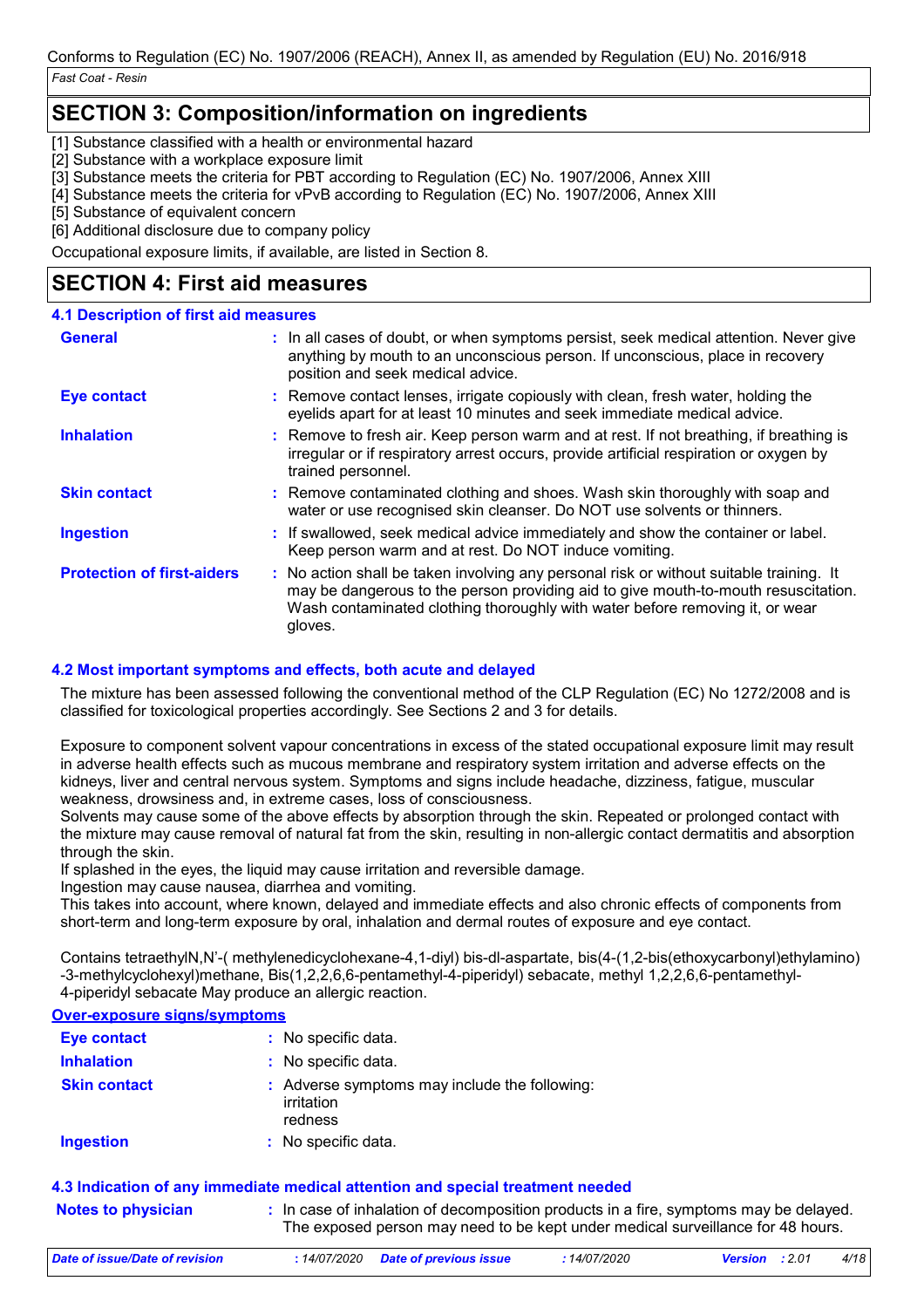### **SECTION 4: First aid measures**

**Specific treatments :** No specific treatment.

See toxicological information (Section 11)

| <b>SECTION 5: Firefighting measures</b>                  |                                                                                                                                                                                                                                                                                                                                                                       |
|----------------------------------------------------------|-----------------------------------------------------------------------------------------------------------------------------------------------------------------------------------------------------------------------------------------------------------------------------------------------------------------------------------------------------------------------|
| 5.1 Extinguishing media                                  |                                                                                                                                                                                                                                                                                                                                                                       |
| <b>Suitable extinguishing</b><br>media                   | : Recommended: alcohol-resistant foam, $CO2$ , powders, water spray.                                                                                                                                                                                                                                                                                                  |
| <b>Unsuitable extinguishing</b><br>media                 | : Do not use water jet.                                                                                                                                                                                                                                                                                                                                               |
|                                                          | 5.2 Special hazards arising from the substance or mixture                                                                                                                                                                                                                                                                                                             |
| <b>Hazards from the</b><br>substance or mixture          | : In a fire or if heated, a pressure increase will occur and the container may burst.<br>This material is harmful to aquatic life with long lasting effects. Fire water<br>contaminated with this material must be contained and prevented from being<br>discharged to any waterway, sewer or drain.                                                                  |
| <b>Hazardous thermal</b><br>decomposition products       | : Decomposition products may include the following materials:<br>carbon dioxide<br>carbon monoxide<br>nitrogen oxides<br>sulfur oxides<br>metal oxide/oxides                                                                                                                                                                                                          |
| <b>5.3 Advice for firefighters</b>                       |                                                                                                                                                                                                                                                                                                                                                                       |
| <b>Special protective actions</b><br>for fire-fighters   | : Promptly isolate the scene by removing all persons from the vicinity of the incident if<br>there is a fire. No action shall be taken involving any personal risk or without<br>suitable training.                                                                                                                                                                   |
| <b>Special protective</b><br>equipment for fire-fighters | : Fire-fighters should wear appropriate protective equipment and self-contained<br>breathing apparatus (SCBA) with a full face-piece operated in positive pressure<br>mode. Clothing for fire-fighters (including helmets, protective boots and gloves)<br>conforming to European standard EN 469 will provide a basic level of protection for<br>chemical incidents. |
| <b>Additional information</b>                            | : No unusual hazard if involved in a fire.                                                                                                                                                                                                                                                                                                                            |

### **SECTION 6: Accidental release measures**

### **6.1 Personal precautions, protective equipment and emergency procedures**

| For non-emergency<br>personnel                           | : No action shall be taken involving any personal risk or without suitable training.<br>Evacuate surrounding areas. Keep unnecessary and unprotected personnel from<br>entering. Do not touch or walk through spilt material. Avoid breathing vapour or<br>mist. Provide adequate ventilation. Wear appropriate respirator when ventilation is<br>inadequate. Put on appropriate personal protective equipment. |  |
|----------------------------------------------------------|-----------------------------------------------------------------------------------------------------------------------------------------------------------------------------------------------------------------------------------------------------------------------------------------------------------------------------------------------------------------------------------------------------------------|--|
| For emergency responders                                 | : If specialised clothing is required to deal with the spillage, take note of any<br>information in Section 8 on suitable and unsuitable materials. See also the<br>information in "For non-emergency personnel".                                                                                                                                                                                               |  |
| <b>6.2 Environmental</b><br><b>precautions</b>           | : Avoid dispersal of spilt material and runoff and contact with soil, waterways, drains<br>and sewers. Inform the relevant authorities if the product has caused environmental<br>pollution (sewers, waterways, soil or air). Water polluting material. May be harmful<br>to the environment if released in large quantities.                                                                                   |  |
| 6.3 Methods and material for containment and cleaning up |                                                                                                                                                                                                                                                                                                                                                                                                                 |  |
| <b>Small spill</b>                                       | : Stop leak if without risk. Move containers from spill area. Dilute with water and mop<br>up if water-soluble. Alternatively, or if water-insoluble, absorb with an inert dry<br>material and place in an appropriate waste disposal container. Dispose of via a<br>licensed waste disposal contractor.                                                                                                        |  |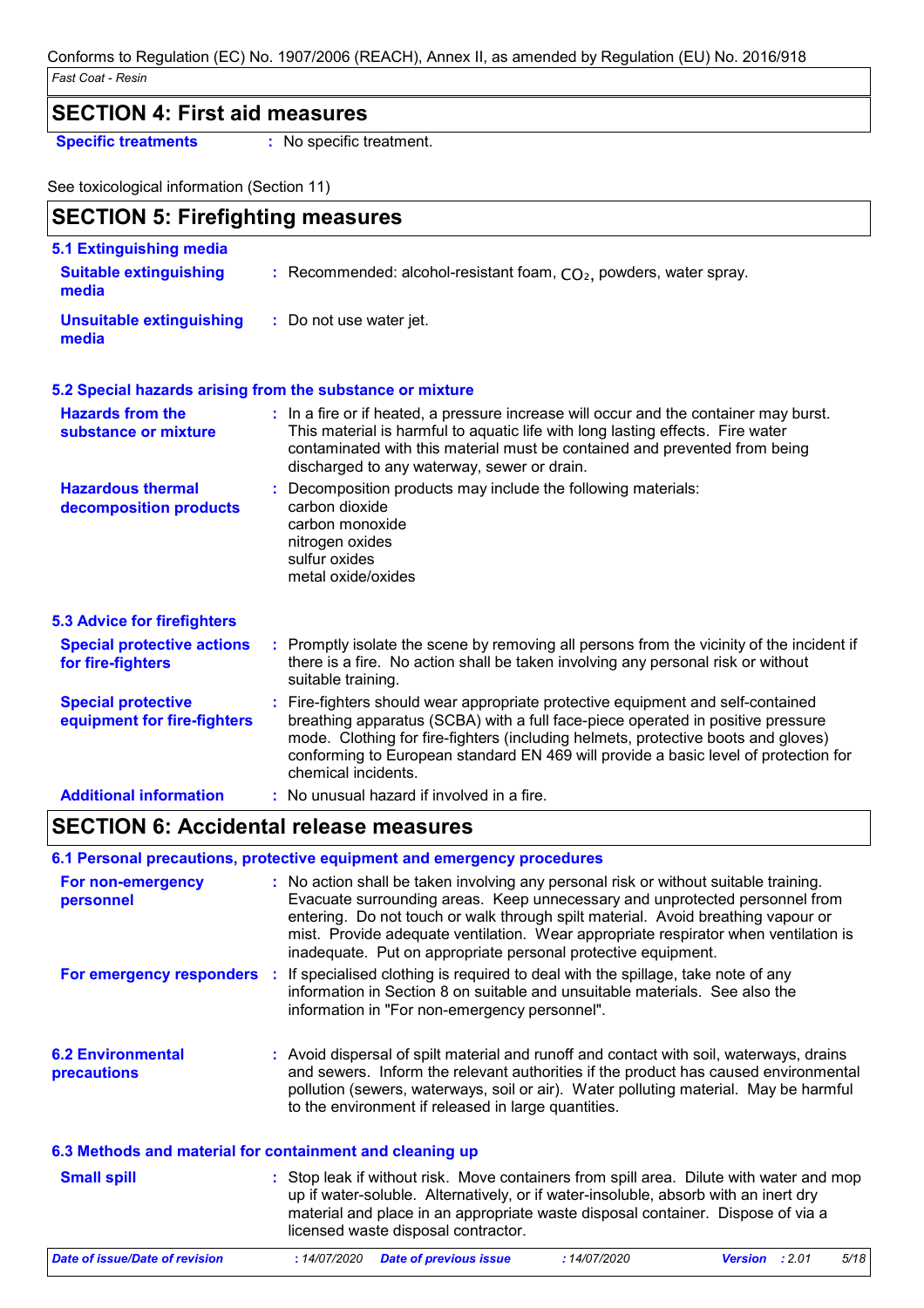### **SECTION 6: Accidental release measures**

| <b>Large spill</b>                               | : Stop leak if without risk. Move containers from spill area. Approach the release<br>from upwind. Prevent entry into sewers, water courses, basements or confined<br>areas. Wash spillages into an effluent treatment plant or proceed as follows.<br>Contain and collect spillage with non-combustible, absorbent material e.g. sand,<br>earth, vermiculite or diatomaceous earth and place in container for disposal<br>according to local regulations. Dispose of via a licensed waste disposal contractor.<br>Contaminated absorbent material may pose the same hazard as the spilt product. |
|--------------------------------------------------|---------------------------------------------------------------------------------------------------------------------------------------------------------------------------------------------------------------------------------------------------------------------------------------------------------------------------------------------------------------------------------------------------------------------------------------------------------------------------------------------------------------------------------------------------------------------------------------------------|
| <b>6.4 Reference to other</b><br><b>sections</b> | : See Section 1 for emergency contact information.<br>See Section 8 for information on appropriate personal protective equipment.<br>See Section 13 for additional waste treatment information.                                                                                                                                                                                                                                                                                                                                                                                                   |

# **SECTION 7: Handling and storage**

The information in this section contains generic advice and guidance.

| sanding.<br>Eating, drinking and smoking should be prohibited in areas where this material is<br>handled, stored and processed.<br>Put on appropriate personal protective equipment (see Section 8).<br>Never use pressure to empty. Container is not a pressure vessel.<br>Always keep in containers made from the same material as the original one.<br>Comply with the health and safety at work laws.<br>Do not allow to enter drains or watercourses. | <b>7.1 Precautions for safe</b><br>handling | : Keep away from heat, sparks and flame. No sparking tools should be used.<br>Avoid contact with skin and eyes. Avoid the inhalation of dust, particulates, spray or<br>mist arising from the application of this mixture. Avoid inhalation of dust from |  |
|------------------------------------------------------------------------------------------------------------------------------------------------------------------------------------------------------------------------------------------------------------------------------------------------------------------------------------------------------------------------------------------------------------------------------------------------------------|---------------------------------------------|----------------------------------------------------------------------------------------------------------------------------------------------------------------------------------------------------------------------------------------------------------|--|
|------------------------------------------------------------------------------------------------------------------------------------------------------------------------------------------------------------------------------------------------------------------------------------------------------------------------------------------------------------------------------------------------------------------------------------------------------------|---------------------------------------------|----------------------------------------------------------------------------------------------------------------------------------------------------------------------------------------------------------------------------------------------------------|--|

### **7.2 Conditions for safe storage, including any incompatibilities**

Store in accordance with local regulations.

**Notes on joint storage**

Keep away from: oxidising agents, strong alkalis, strong acids.

### **Additional information on storage conditions**

Observe label precautions. Store in a dry, cool and well-ventilated area. Keep away from heat and direct sunlight. Keep away from sources of ignition. No smoking. Prevent unauthorised access. Containers that have been opened must be carefully resealed and kept upright to prevent leakage.

| 7.3 Specific end use(s) |  |
|-------------------------|--|
| <b>Recommendations</b>  |  |

: Not available.

**Industrial sector specific : solutions** : Not available.

# **SECTION 8: Exposure controls/personal protection**

The information in this section contains generic advice and guidance. Information is provided based on typical anticipated uses of the product. Additional measures might be required for bulk handling or other uses that could significantly increase worker exposure or environmental releases.

### **8.1 Control parameters**

### **Occupational exposure limits**

| <b>Product/ingredient name</b> | <b>Exposure limit values</b>                                                                                                                                               |
|--------------------------------|----------------------------------------------------------------------------------------------------------------------------------------------------------------------------|
| l titanium dioxide             | <b>EH40/2005 WELs (United Kingdom (UK), 8/2018).</b><br>TWA: 10 mg/m <sup>3</sup> 8 hours. Form: inhalable dust<br>TWA: 4 mg/m <sup>3</sup> 8 hours. Form: respirable dust |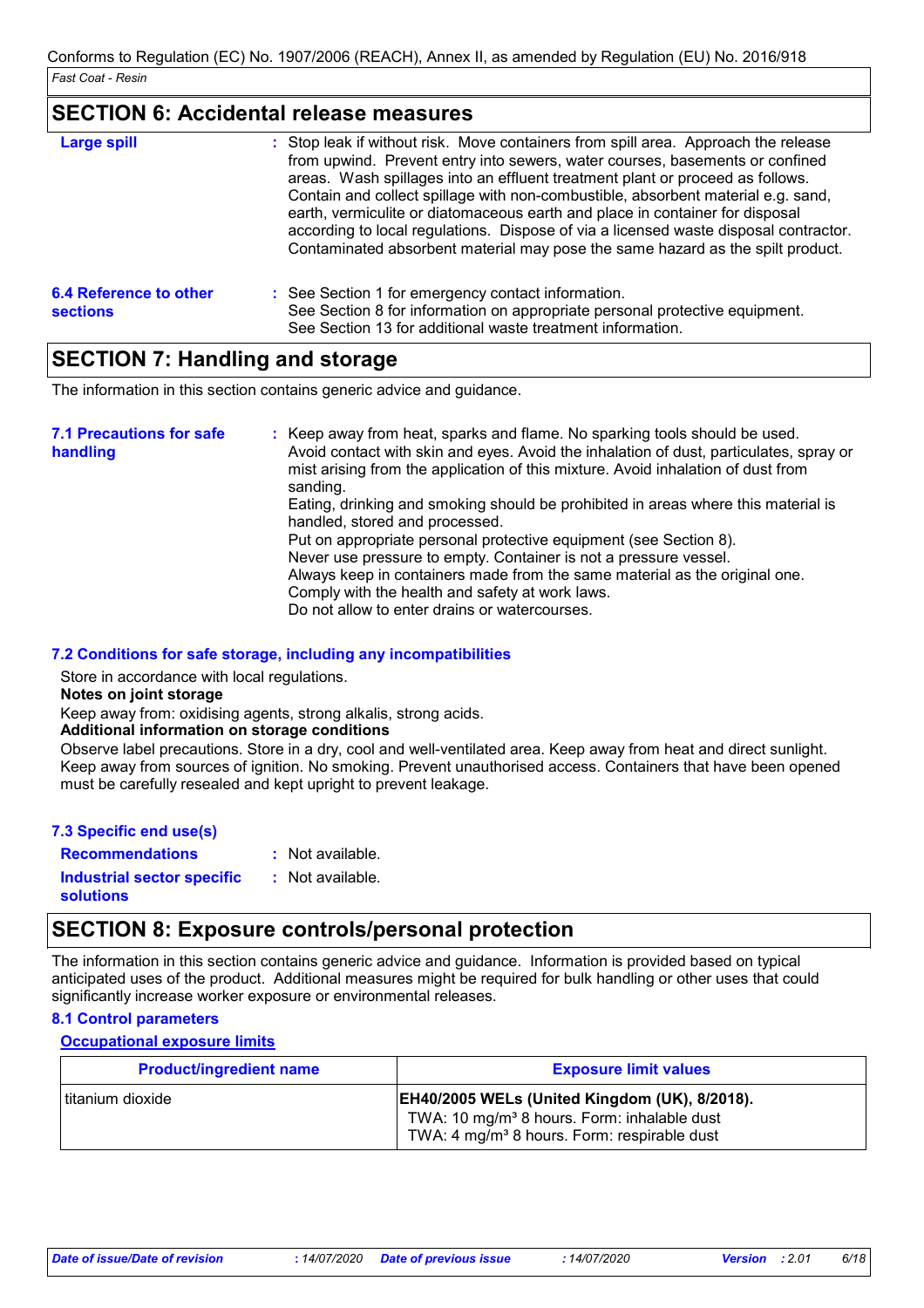# **SECTION 8: Exposure controls/personal protection**

| <b>Recommended monitoring</b><br>procedures | If this product contains ingredients with exposure limits, personal, workplace<br>÷.<br>atmosphere or biological monitoring may be required to determine the effectiveness<br>of the ventilation or other control measures and/or the necessity to use respiratory<br>protective equipment. Reference should be made to monitoring standards, such as<br>the following: European Standard EN 689 (Workplace atmospheres - Guidance for<br>the assessment of exposure by inhalation to chemical agents for comparison with<br>limit values and measurement strategy) European Standard EN 14042 (Workplace<br>atmospheres - Guide for the application and use of procedures for the assessment<br>of exposure to chemical and biological agents) European Standard EN 482<br>(Workplace atmospheres - General requirements for the performance of procedures<br>for the measurement of chemical agents) Reference to national guidance<br>documents for methods for the determination of hazardous substances will also be<br>required. |
|---------------------------------------------|----------------------------------------------------------------------------------------------------------------------------------------------------------------------------------------------------------------------------------------------------------------------------------------------------------------------------------------------------------------------------------------------------------------------------------------------------------------------------------------------------------------------------------------------------------------------------------------------------------------------------------------------------------------------------------------------------------------------------------------------------------------------------------------------------------------------------------------------------------------------------------------------------------------------------------------------------------------------------------------------------------------------------------------|
|---------------------------------------------|----------------------------------------------------------------------------------------------------------------------------------------------------------------------------------------------------------------------------------------------------------------------------------------------------------------------------------------------------------------------------------------------------------------------------------------------------------------------------------------------------------------------------------------------------------------------------------------------------------------------------------------------------------------------------------------------------------------------------------------------------------------------------------------------------------------------------------------------------------------------------------------------------------------------------------------------------------------------------------------------------------------------------------------|

### **DNELs/DMELs**

| <b>Product/ingredient name</b>                                           | <b>Type</b> | <b>Exposure</b>         | <b>Value</b>         | <b>Population</b>                    | <b>Effects</b> |
|--------------------------------------------------------------------------|-------------|-------------------------|----------------------|--------------------------------------|----------------|
| tetraethylN,N'-(<br>methylenedicyclohexane-4,1-diyl)<br>bis-dl-aspartate | <b>DNEL</b> | Long term Oral          | 4 mg/kg<br>bw/day    | Workers                              | Systemic       |
|                                                                          | <b>DNEL</b> | Long term<br>Inhalation | $28 \text{ mg/m}^3$  | Workers                              | Systemic       |
|                                                                          | <b>DNEL</b> | Long term Dermal        | 4 mg/kg<br>bw/day    | Workers                              | Systemic       |
| titanium dioxide                                                         | <b>DNEL</b> | Long term<br>Inhalation | 10 mg/m <sup>3</sup> | Workers                              | Local          |
|                                                                          | <b>DNEL</b> | Long term Oral          | 700 mg/kg<br>bw/day  | General<br>population<br>[Consumers] | Systemic       |

### **PNECs**

| <b>Product/ingredient name</b>                                          | <b>Compartment Detail</b>     | <b>Value</b>              | <b>Method Detail</b> |
|-------------------------------------------------------------------------|-------------------------------|---------------------------|----------------------|
| tetraethylN, N'-( methylenedicyclohexane-<br>4,1-diyl) bis-dl-aspartate | Fresh water                   | 0,00013 mg/l              |                      |
|                                                                         | Marine                        | 0,000013 mg/l             |                      |
|                                                                         | Fresh water sediment          | $0.21$ mg/kg dwt          |                      |
|                                                                         | Marine water sediment         | $0.02$ mg/kg dwt          |                      |
|                                                                         | Soil                          | 0,1 mg/kg dwt             |                      |
|                                                                         | Sewage Treatment<br>Plant     | $31,1 \text{ mg/l}$       |                      |
|                                                                         | Secondary Poisoning           | 66,67 mg/kg               |                      |
| titanium dioxide                                                        | Fresh water                   | $0,127$ mg/l              |                      |
|                                                                         | Marine                        | $>1$ mg/                  |                      |
|                                                                         | Sewage Treatment<br>Plant     | $>100$ mg/l               |                      |
|                                                                         | Fresh water sediment          | >1000 mg/kg               |                      |
|                                                                         | Marine water sediment<br>Soil | $>100$ mg/kg<br>100 mg/kg |                      |

| <b>8.2 Exposure controls</b>               |                                                                                                                                                                                                                                                                                                                                                                                                                                                                             |
|--------------------------------------------|-----------------------------------------------------------------------------------------------------------------------------------------------------------------------------------------------------------------------------------------------------------------------------------------------------------------------------------------------------------------------------------------------------------------------------------------------------------------------------|
| <b>Appropriate engineering</b><br>controls | : Provide adequate ventilation. Where reasonably practicable, this should be<br>achieved by the use of local exhaust ventilation and good general extraction. If<br>these are not sufficient to maintain concentrations of particulates and solvent<br>vapours below the OEL, suitable respiratory protection must be worn.                                                                                                                                                 |
| <b>Individual protection measures</b>      |                                                                                                                                                                                                                                                                                                                                                                                                                                                                             |
| <b>Hygiene measures</b>                    | : Wash hands, forearms and face thoroughly after handling chemical products, before<br>eating, smoking and using the lavatory and at the end of the working period.<br>Appropriate techniques should be used to remove potentially contaminated clothing.<br>Contaminated work clothing should not be allowed out of the workplace. Wash<br>contaminated clothing before reusing. Ensure that eyewash stations and safety<br>showers are close to the workstation location. |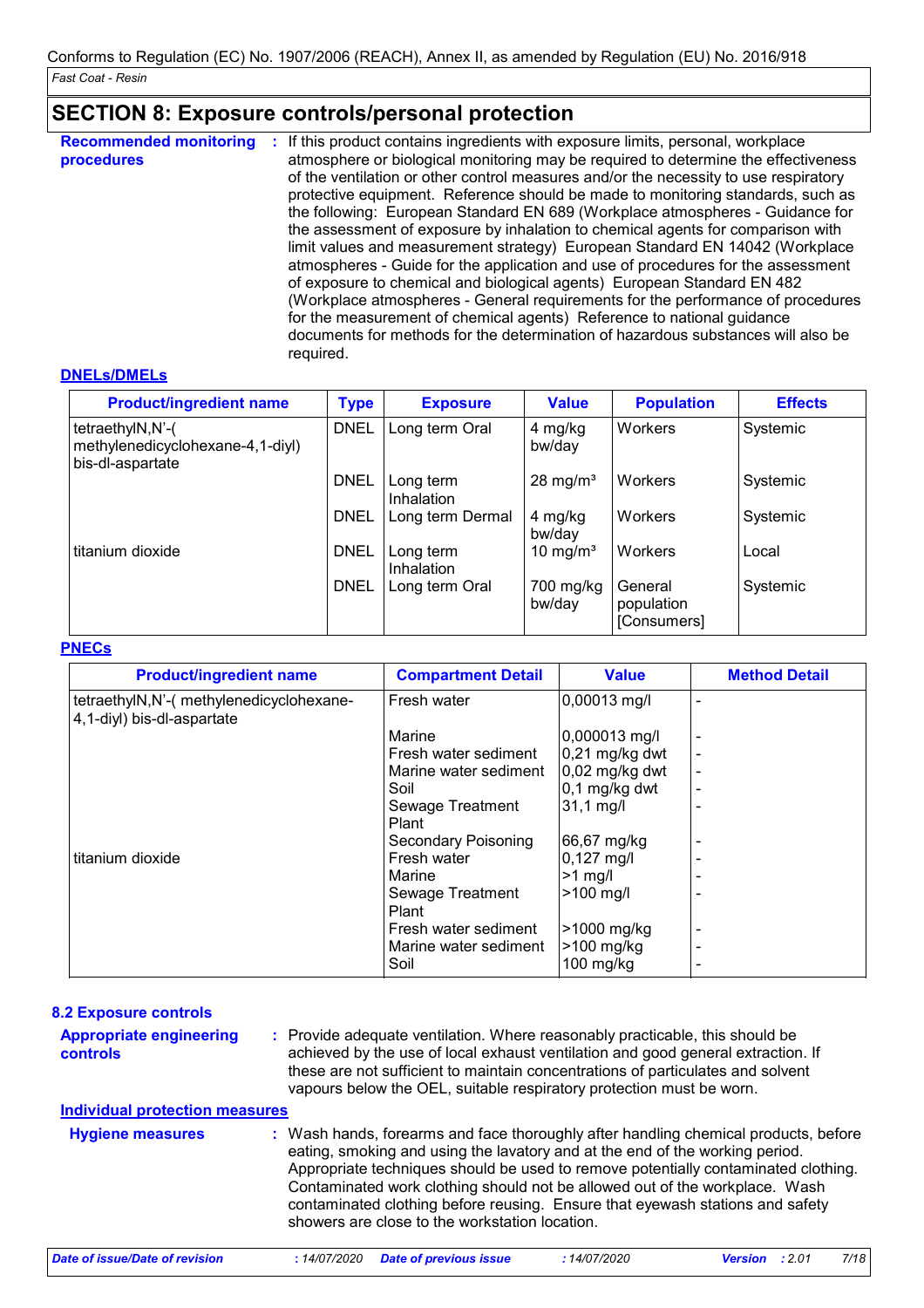### **SECTION 8: Exposure controls/personal protection**

| <b>Eye/face protection</b> | : Safety eyewear complying with an approved standard should be used when a risk<br>assessment indicates this is necessary to avoid exposure to liquid splashes, mists,                  |
|----------------------------|-----------------------------------------------------------------------------------------------------------------------------------------------------------------------------------------|
|                            | gases or dusts. If contact is possible, the following protection should be worn,<br>unless the assessment indicates a higher degree of protection: safety glasses with<br>side-shields. |

### **Skin protection**

### **Hand protection**

There is no one glove material or combination of materials that will give unlimited resistance to any individual or combination of chemicals.

The breakthrough time must be greater than the end use time of the product.

The instructions and information provided by the glove manufacturer on use, storage, maintenance and replacement must be followed.

Gloves should be replaced regularly and if there is any sign of damage to the glove material.

Always ensure that gloves are free from defects and that they are stored and used correctly.

The performance or effectiveness of the glove may be reduced by physical/chemical damage and poor maintenance.

Barrier creams may help to protect the exposed areas of the skin but should not be applied once exposure has occurred.

| <b>Gloves</b>                             | : For prolonged or repeated handling, use the following type of gloves:                                                                                                                                                                                                                                                         |
|-------------------------------------------|---------------------------------------------------------------------------------------------------------------------------------------------------------------------------------------------------------------------------------------------------------------------------------------------------------------------------------|
|                                           | Recommended: > 8 hours (breakthrough time): polyethylene/ethylene vinyl alcohol<br>(PE/EVAL) gloves                                                                                                                                                                                                                             |
|                                           | The recommendation for the type or types of glove to use when handling this<br>product is based on information from the following source:<br><b>EN 374</b>                                                                                                                                                                      |
|                                           | The user must check that the final choice of type of glove selected for handling this<br>product is the most appropriate and takes into account the particular conditions of<br>use, as included in the user's risk assessment.                                                                                                 |
| <b>Body protection</b>                    | : Personal protective equipment for the body should be selected based on the task<br>being performed and the risks involved and should be approved by a specialist<br>before handling this product.                                                                                                                             |
| <b>Other skin protection</b>              | : Appropriate footwear and any additional skin protection measures should be<br>selected based on the task being performed and the risks involved and should be<br>approved by a specialist before handling this product.                                                                                                       |
| <b>Respiratory protection</b>             | : Respirator selection must be based on known or anticipated exposure levels, the<br>hazards of the product and the safe working limits of the selected respirator.<br>Recommended: organic vapour (Type A) and particulate filter (EN 141)                                                                                     |
| <b>Environmental exposure</b><br>controls | : Emissions from ventilation or work process equipment should be checked to ensure<br>they comply with the requirements of environmental protection legislation. In some<br>cases, fume scrubbers, filters or engineering modifications to the process<br>equipment will be necessary to reduce emissions to acceptable levels. |

# **SECTION 9: Physical and chemical properties**

| 9.1 Information on basic physical and chemical properties |  |  |
|-----------------------------------------------------------|--|--|
|                                                           |  |  |
| : Liguid.                                                 |  |  |
| : Grey. $[Light]$                                         |  |  |
| $:$ Not available.                                        |  |  |
| $\cdot$ Not available.                                    |  |  |
| : Not available.                                          |  |  |
| $:$ Not available.                                        |  |  |
| $:$ Not available.                                        |  |  |
| $:$ Not available.                                        |  |  |
| $:$ Not available.                                        |  |  |
|                                                           |  |  |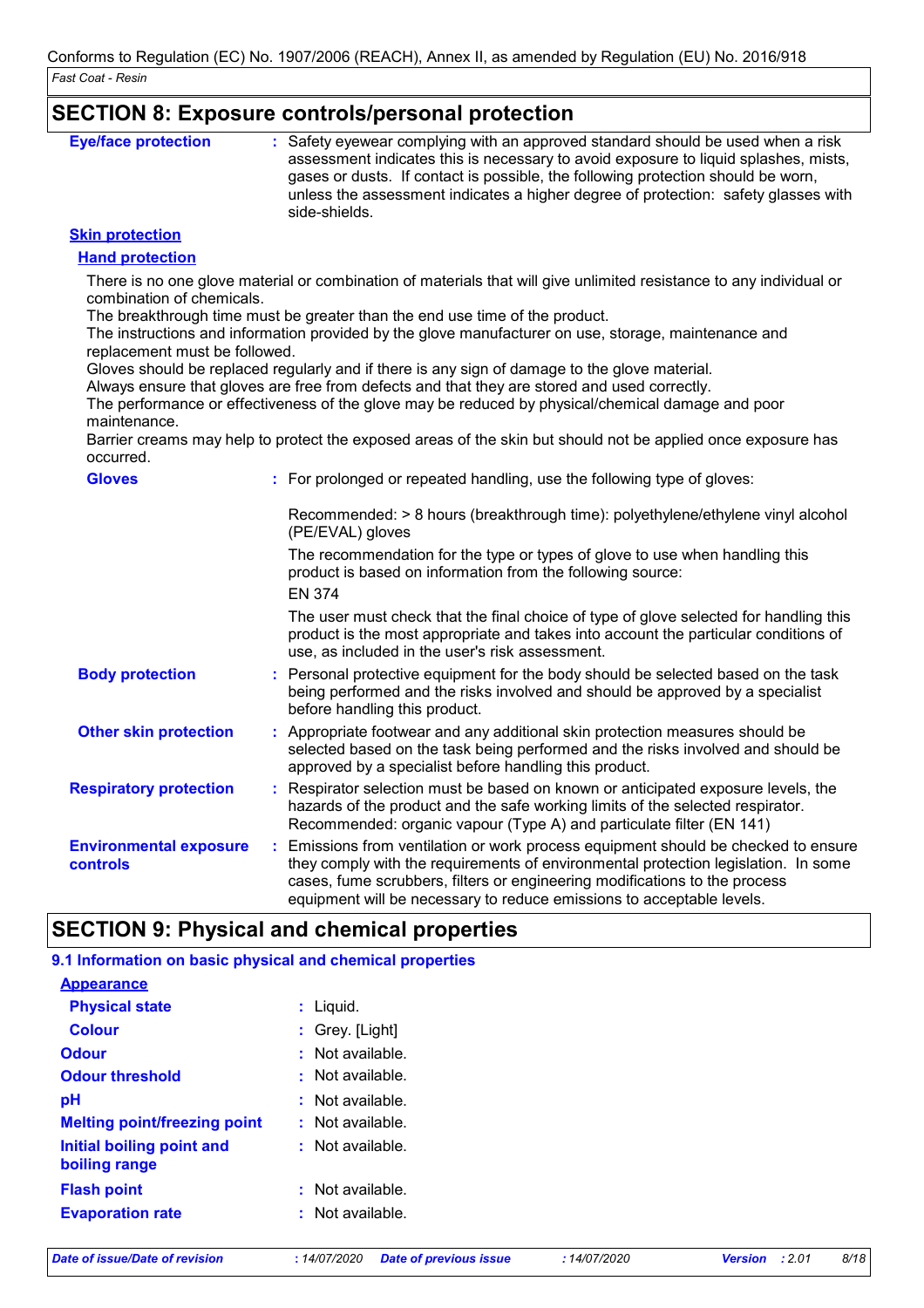# **SECTION 9: Physical and chemical properties**

|    | Not available.       |
|----|----------------------|
|    | Not available.       |
|    | Not available.       |
|    | Not available.       |
|    | 1,728                |
|    | Not available.       |
| t  | Not available.       |
|    | Not available.       |
| ÷. | Not available.       |
|    | Not available.       |
|    | Not available.       |
|    | Not available.       |
|    | t.<br>t.<br>t.<br>t. |

### **9.2 Other information**

Ť

No additional information.

| <b>SECTION 10: Stability and reactivity</b>       |                                                                                                                                                                                               |  |  |  |
|---------------------------------------------------|-----------------------------------------------------------------------------------------------------------------------------------------------------------------------------------------------|--|--|--|
| <b>10.1 Reactivity</b>                            | : No specific test data related to reactivity available for this product or its ingredients.                                                                                                  |  |  |  |
| <b>10.2 Chemical stability</b>                    | : Stable under recommended storage and handling conditions (see Section 7).                                                                                                                   |  |  |  |
| <b>10.3 Possibility of</b><br>hazardous reactions | : Under normal conditions of storage and use, hazardous reactions will not occur.                                                                                                             |  |  |  |
| <b>10.4 Conditions to avoid</b>                   | : When exposed to high temperatures may produce hazardous decomposition<br>products.                                                                                                          |  |  |  |
| <b>10.5 Incompatible materials</b>                | : Keep away from the following materials to prevent strong exothermic reactions:<br>oxidising agents, strong alkalis, strong acids.                                                           |  |  |  |
| <b>10.6 Hazardous</b><br>decomposition products   | : Under normal conditions of storage and use, hazardous decomposition products<br>should not be produced.<br>If involved in a fire, toxic gases including CO, CO2 and smoke can be generated. |  |  |  |

# **SECTION 11: Toxicological information**

### **11.1 Information on toxicological effects**

### **Acute toxicity**

| <b>Product/ingredient name</b>                                            | <b>Result</b>                      | <b>Species</b> | <b>Dose</b>                | <b>Exposure</b> |
|---------------------------------------------------------------------------|------------------------------------|----------------|----------------------------|-----------------|
| tetraethylN,N'-(<br>methylenedicyclohexane-<br>4,1-diyl) bis-dl-aspartate | LC50 Inhalation Dusts and<br>mists | Rat            | $>4,224$ mg/m <sup>3</sup> | 4 hours         |
|                                                                           | LD50 Oral                          | Rat            | >2000 mg/kg                |                 |
| $bis(4-(1,2-bis$                                                          | LC50 Inhalation Dusts and          | Rat - Male.    | $>4,224$ mg/l              | 4 hours         |
| (ethoxycarbonyl) ethylamino)<br>-3-methylcyclohexyl)<br>methane           | mists                              | Female         |                            |                 |
| hydrocarbons, aromatic, C9                                                | LD50 Oral                          | Rat            | 8400 mg/kg                 |                 |
|                                                                           | LD50 Oral                          | Rat            | 8400 mg/kg                 |                 |
| titanium dioxide                                                          | LC50 Inhalation Dusts and          | Rat            | $>6,82$ mg/l               | 4 hours         |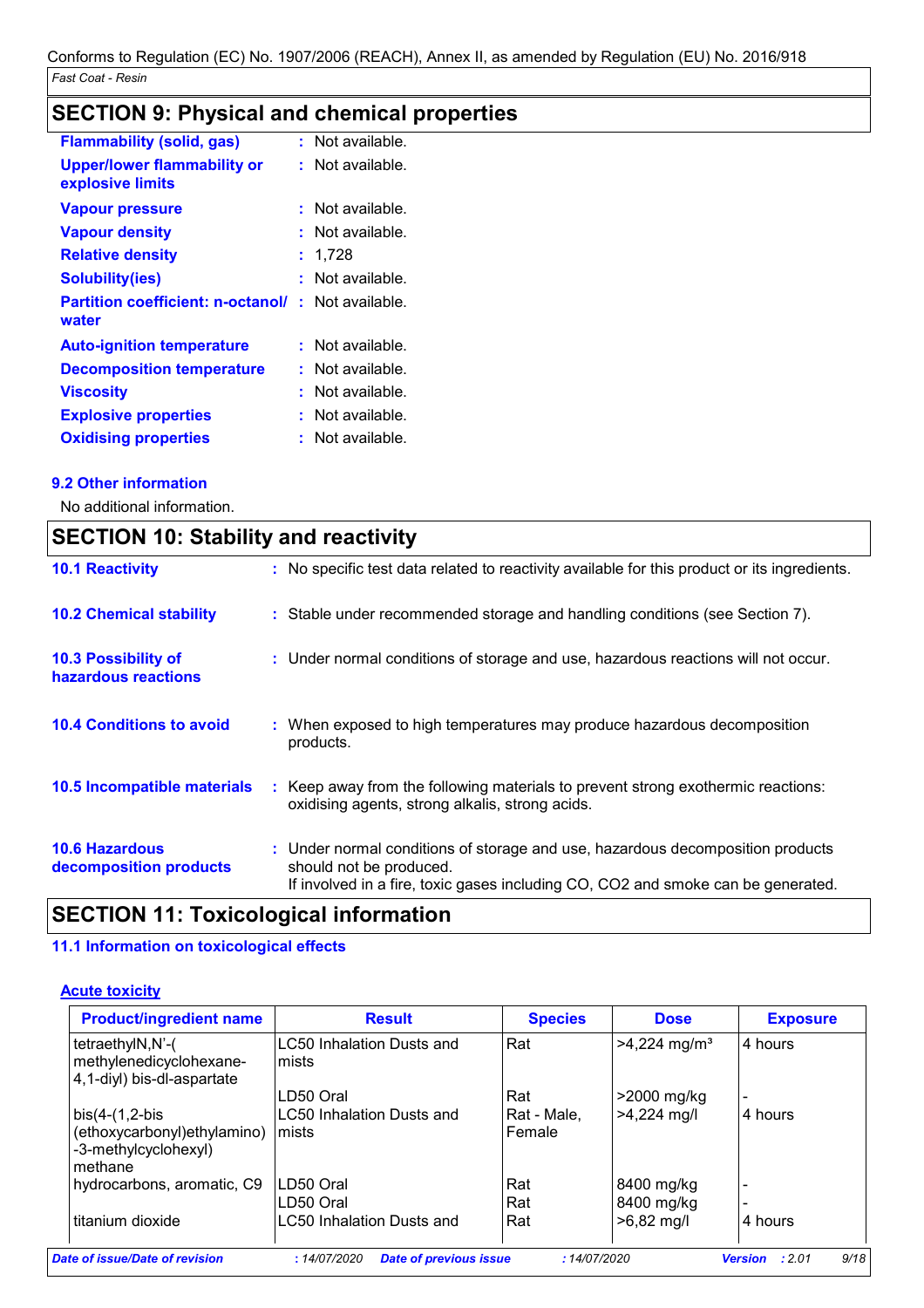# **SECTION 11: Toxicological information**

|                            | mists       |        |               |   |
|----------------------------|-------------|--------|---------------|---|
|                            | LD50 Dermal | Rabbit | $>10$ g/kg    |   |
|                            | LD50 Oral   | Rat    | $>24$ g/kg    |   |
| diethyl fumarate           | LD50 Oral   | Rat    | 1780 mg/kg    |   |
| Bis(1,2,2,6,6-pentamethyl- | LD50 Dermal | Rat    | >2000 mg/kg   | ٠ |
| 4-piperidyl) sebacate      |             |        |               |   |
|                            | LD50 Oral   | Rat    | >2000 mg/kg   |   |
| methyl                     | LD50 Dermal | Rat    | >2000 mg/kg   |   |
| 1,2,2,6,6-pentamethyl-     |             |        |               |   |
| 4-piperidyl sebacate       |             |        |               |   |
|                            | LD50 Oral   | Rat    | $>2000$ mg/kg | ۰ |
| pine oil                   | LD50 Dermal | Rabbit | 5 g/kg        |   |
|                            | LD50 Oral   | Rat    | $2,1$ g/kg    |   |
| butyl glycollate           | LD50 Oral   | Rat    | 4595 mg/kg    |   |

**Conclusion/Summary :** Based on available data, the classification criteria are not met.

### **Acute toxicity estimates**

Not available.

### **Irritation/Corrosion**

| <b>Product/ingredient name</b>                                            | <b>Result</b>                         | <b>Species</b> | <b>Score</b>             | <b>Exposure</b>            | <b>Observation</b> |
|---------------------------------------------------------------------------|---------------------------------------|----------------|--------------------------|----------------------------|--------------------|
| tetraethylN,N'-(<br>methylenedicyclohexane-<br>4,1-diyl) bis-dl-aspartate | Skin - Mild irritant                  | Rabbit         |                          |                            |                    |
|                                                                           | Eyes - Redness of the<br>conjunctivae | Rabbit         | 1                        |                            |                    |
| hydrocarbons, aromatic, C9                                                | Eyes - Mild irritant                  | Rabbit         |                          | 24 hours 100   -<br>UI     |                    |
| Bis(1,2,2,6,6-pentamethyl-<br>4-piperidyl) sebacate                       | Skin - Oedema                         | Rabbit         | 0                        |                            |                    |
| methyl<br>$1,2,2,6,6$ -pentamethyl-<br>4-piperidyl sebacate               | Skin - Oedema                         | Rabbit         | 0                        |                            |                    |
| pine oil                                                                  | Skin - Severe irritant                | Rabbit         | $\overline{\phantom{0}}$ | 24 hours 500<br>milligrams |                    |

| <b>Conclusion/Summary</b> |                                                                     |
|---------------------------|---------------------------------------------------------------------|
| <b>Skin</b>               | : Based on available data, the classification criteria are not met. |
| <b>Eves</b>               | : Based on available data, the classification criteria are not met. |
| <b>Respiratory</b>        | : Based on available data, the classification criteria are not met. |
| Sansitisation             |                                                                     |

### **Sensitisation**

| <b>Product/ingredient name</b>                                            | <b>Route of</b><br>exposure | <b>Species</b> | <b>Result</b> |
|---------------------------------------------------------------------------|-----------------------------|----------------|---------------|
| tetraethylN,N'-(<br>methylenedicyclohexane-<br>4,1-diyl) bis-dl-aspartate | skin                        | Guinea pig     | Sensitising   |
| Bis(1,2,2,6,6-pentamethyl-<br>4-piperidyl) sebacate                       | skin                        | Guinea pig     | Sensitising   |
| methyl<br>$1,2,2,6,6$ -pentamethyl-<br>4-piperidyl sebacate               | skin                        | Guinea pig     | Sensitising   |

### **Conclusion/Summary**

- 
- **Skin :** May cause an allergic skin reaction.
- 
- **Respiratory :** Based on available data, the classification criteria are not met.

### **Mutagenicity**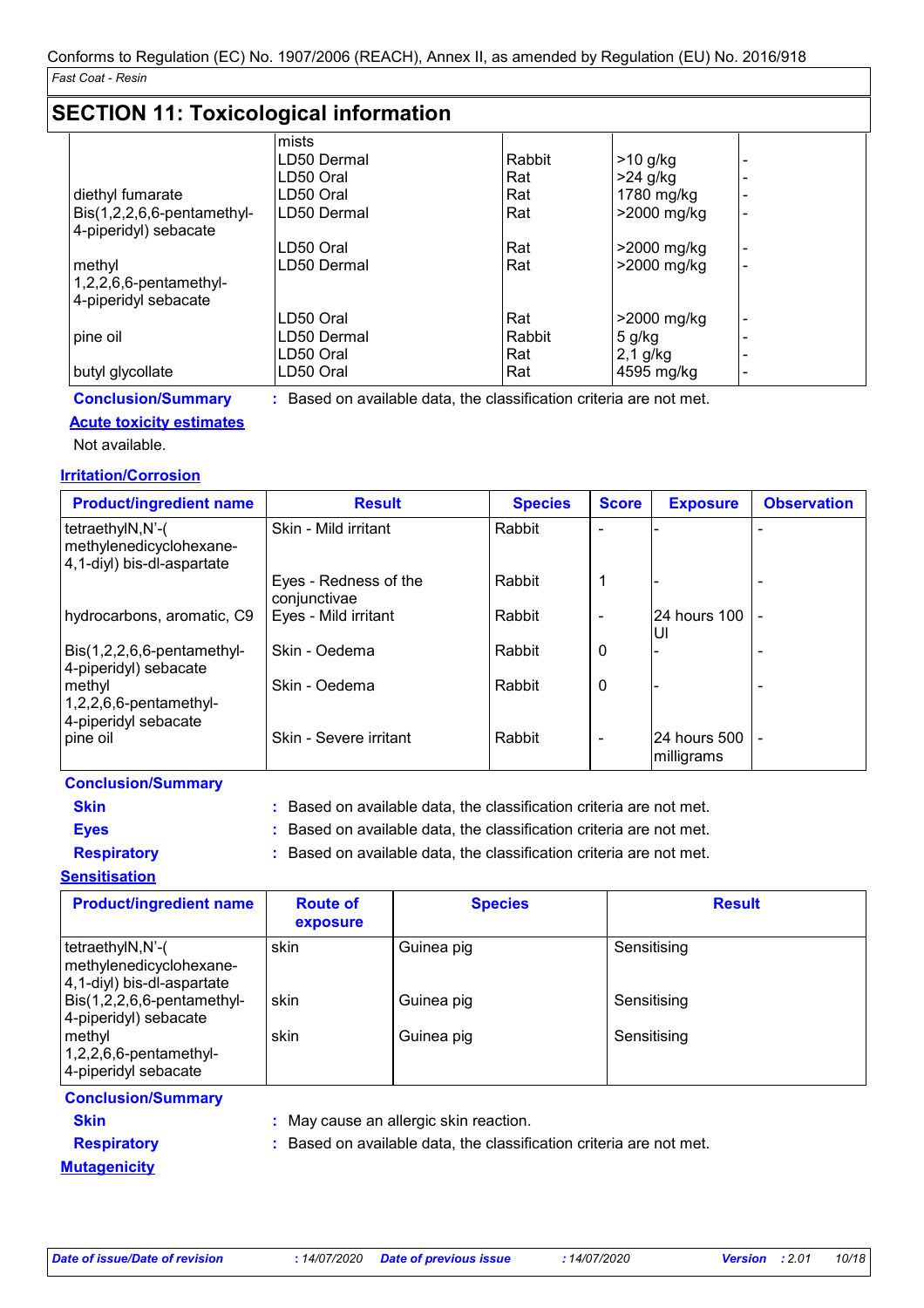# **SECTION 11: Toxicological information**

| <b>Product/ingredient name</b>                                            | Test            | <b>Experiment</b>                                 | <b>Result</b> |
|---------------------------------------------------------------------------|-----------------|---------------------------------------------------|---------------|
| tetraethylN,N'-(<br>methylenedicyclohexane-<br>4,1-diyl) bis-dl-aspartate | <b>OECD 471</b> | Experiment: In vitro<br>Subject: Bacteria         | Negative      |
|                                                                           | OECD 473        | Experiment: In vitro<br>Subject: Mammalian-Animal | Negative      |
| $Dis(1,2,2,6,6-pentament$<br>4-piperidyl) sebacate                        | <b>OECD 471</b> | Experiment: In vitro<br>Subject: Bacteria         | Negative      |
| methyl<br>$1,2,2,6,6$ -pentamethyl-<br>4-piperidyl sebacate               | <b>OECD 471</b> | Experiment: In vitro<br>Subject: Bacteria         | Negative      |

**Conclusion/Summary :** Based on available data, the classification criteria are not met.

### **Carcinogenicity**

**Conclusion/Summary :** Based on available data, the classification criteria are not met.

### **Reproductive toxicity**

| <b>Product/ingredient name</b> | <b>Maternal</b><br>toxicity | <b>Fertility</b> | <b>Developmental</b><br>toxin | <b>Species</b>                   | <b>Dose</b>                                | <b>Exposure</b> |
|--------------------------------|-----------------------------|------------------|-------------------------------|----------------------------------|--------------------------------------------|-----------------|
| hydrocarbons, aromatic, C9     |                             |                  | Negative                      | Mammal - species<br>lunspecified | <b>Route of</b><br>exposure<br>lunreported |                 |

**Conclusion/Summary :** Based on available data, the classification criteria are not met.

### **Teratogenicity**

**Conclusion/Summary :** Based on available data, the classification criteria are not met.

### **Specific target organ toxicity (single exposure)**

| <b>Product/ingredient name</b> | <b>Category</b>          | <b>Route of</b><br>exposure | <b>Target organs</b>                                       |
|--------------------------------|--------------------------|-----------------------------|------------------------------------------------------------|
| hydrocarbons, aromatic, C9     | Category 3               |                             | Respiratory tract<br>irritation                            |
| diethyl fumarate               | Category 3<br>Category 3 |                             | Narcotic effects<br><b>Respiratory tract</b><br>irritation |

### **Specific target organ toxicity (repeated exposure)**

Not available.

### **Aspiration hazard**

| <b>Product/ingredient name</b> | <b>Result</b>                         |
|--------------------------------|---------------------------------------|
| hydrocarbons, aromatic, C9     | <b>ASPIRATION HAZARD - Category 1</b> |
| pine oil                       | <b>ASPIRATION HAZARD - Category 1</b> |

**Delayed and immediate effects as well as chronic effects from short and long-term exposure**

| <b>Short term exposure</b>              |                    |
|-----------------------------------------|--------------------|
| <b>Potential immediate</b><br>effects   | Not available.     |
| <b>Potential delayed effects</b>        | Not available.     |
| Long term exposure                      |                    |
| <b>Potential immediate</b><br>effects   | $:$ Not available. |
| <b>Potential delayed effects</b>        | : Not available.   |
| <b>Potential chronic health effects</b> |                    |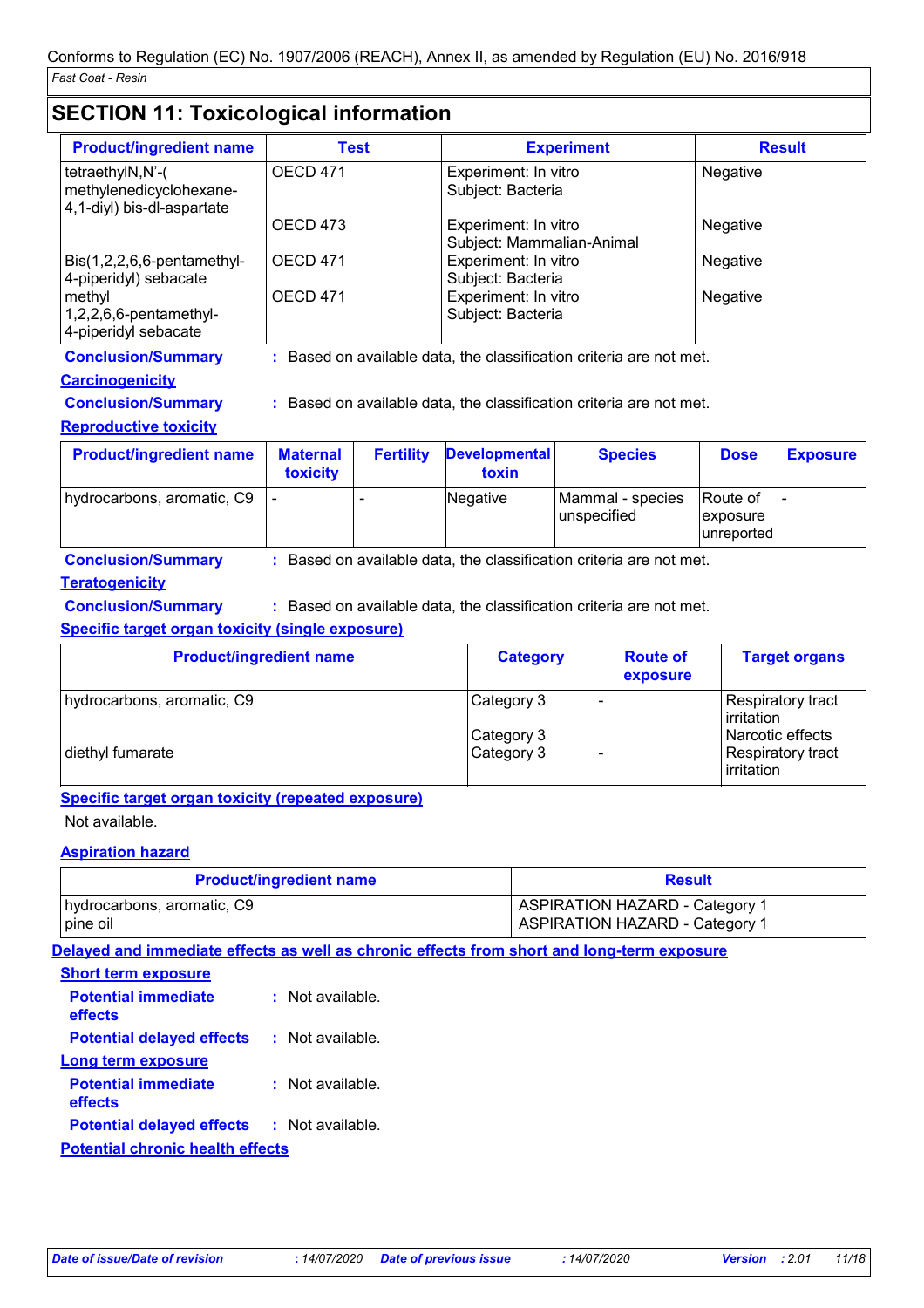| <b>Product/ingredient name</b>                                            | <b>Result</b>                                                                                            | <b>Species</b> | <b>Dose</b> | <b>Exposure</b> |
|---------------------------------------------------------------------------|----------------------------------------------------------------------------------------------------------|----------------|-------------|-----------------|
| tetraethylN,N'-(<br>methylenedicyclohexane-<br>4,1-diyl) bis-dl-aspartate | Sub-acute NOAEL Oral                                                                                     | Rat            | 1000 mg/kg  |                 |
| titanium dioxide                                                          | Chronic NOAEL Oral                                                                                       | Rat            | 3500 mg/kg  |                 |
|                                                                           | Chronic NOAEL Inhalation<br>Dusts and mists                                                              | Rat            | 10 mg/ $m3$ | 24 hours        |
| <b>Conclusion/Summary</b>                                                 | : Based on available data, the classification criteria are not met.                                      |                |             |                 |
| <b>General</b>                                                            | : Once sensitized, a severe allergic reaction may occur when subsequently exposed<br>to very low levels. |                |             |                 |
| <b>Carcinogenicity</b>                                                    | : No known significant effects or critical hazards.                                                      |                |             |                 |
| <b>Mutagenicity</b>                                                       | : No known significant effects or critical hazards.                                                      |                |             |                 |
| <b>Teratogenicity</b>                                                     | : No known significant effects or critical hazards.                                                      |                |             |                 |
| <b>Developmental effects</b>                                              | : No known significant effects or critical hazards.                                                      |                |             |                 |
| <b>Fertility effects</b>                                                  | : No known significant effects or critical hazards.                                                      |                |             |                 |
| <b>Other information</b>                                                  | : Not available.                                                                                         |                |             |                 |

# **SECTION 12: Ecological information**

### **12.1 Toxicity**

There are no data available on the mixture itself. Do not allow to enter drains or watercourses.

| <b>Product/ingredient name</b>                                                      | <b>Result</b>                            | <b>Species</b>                                | <b>Exposure</b> |
|-------------------------------------------------------------------------------------|------------------------------------------|-----------------------------------------------|-----------------|
| tetraethylN,N'-(<br>methylenedicyclohexane-<br>4,1-diyl) bis-dl-aspartate           | Acute EC50 88,6 mg/l                     | Daphnia spec.                                 | 48 hours        |
|                                                                                     | Acute IC50 113 mg/l                      | Algae - Scenedesmus<br>subspicatus            | 72 hours        |
|                                                                                     | Acute LC50 66 mg/l                       | Fish                                          | 96 hours        |
|                                                                                     | Chronic NOEC 0,01 mg/l                   | Daphnia spec.                                 | 21 days         |
| $bis(4-(1,2-bis$<br>(ethoxycarbonyl) ethylamino)<br>-3-methylcyclohexyl)<br>methane | Chronic NOEC 0,01 mg/l                   | Daphnia spec.                                 | 21 days         |
| titanium dioxide                                                                    | Acute LC50 3 mg/l Fresh water            | Crustaceans - Ceriodaphnia<br>dubia - Neonate | 48 hours        |
|                                                                                     | Acute LC50 6,5 mg/l Fresh water          | Daphnia spec. - Daphnia pulex -<br>Neonate    | 48 hours        |
|                                                                                     | Acute LC50 >1000000 µg/l Marine<br>water | Fish - Fundulus heteroclitus                  | 96 hours        |
| diethyl fumarate                                                                    | Acute LC50 4500 µg/l Fresh water         | Fish - Pimephales promelas                    | 96 hours        |
| Bis(1,2,2,6,6-pentamethyl-<br>4-piperidyl) sebacate                                 | Acute EC50 1,68 mg/l                     | Aquatic plants - Desmodesmus<br>subspicatus   | 72 hours        |
|                                                                                     | Acute EC50 >100 mg/l                     | <b>Bacteria</b>                               | 3 hours         |
|                                                                                     | Acute EC50 20 mg/l                       | Daphnia spec.                                 | 24 hours        |
|                                                                                     | Acute LC50 0,97 mg/l                     | Fish                                          | 96 hours        |
|                                                                                     | Acute LC50 7,9 mg/l                      | Fish                                          | 96 hours        |
|                                                                                     | Chronic NOEC 1 mg/l                      | Daphnia spec.                                 | 21 days         |
| methyl<br>1,2,2,6,6-pentamethyl-<br>4-piperidyl sebacate                            | Acute EC50 1,68 mg/l                     | Aquatic plants - Desmodesmus<br>subspicatus   | 72 hours        |
|                                                                                     | Acute EC50 >100 mg/l                     | <b>Bacteria</b>                               | 3 hours         |
|                                                                                     | Acute EC50 20 mg/l                       | Daphnia spec.                                 | 24 hours        |
|                                                                                     | Acute LC50 0,97 mg/l                     | Fish                                          | 96 hours        |
|                                                                                     | Acute LC50 7,9 mg/l                      | Fish                                          | 96 hours        |
|                                                                                     | Chronic NOEC 1 mg/l                      | Daphnia spec.                                 | 21 days         |
| pine oil                                                                            | Acute EC50 24,5 ppm Fresh water          | Daphnia spec. - Daphnia magna                 | 48 hours        |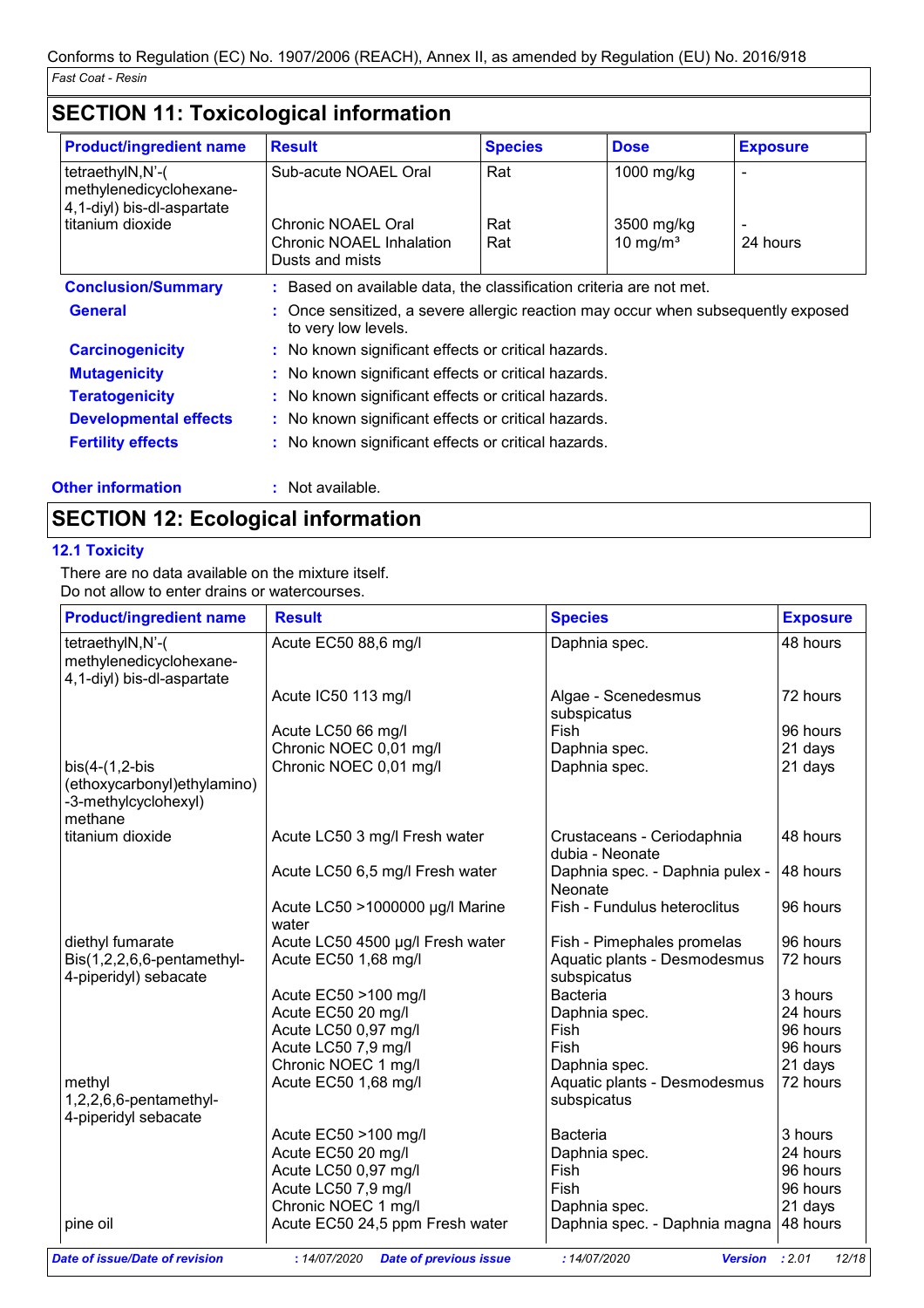# **SECTION 12: Ecological information**

| Acute LC50 18,35 ppm Fresh water | <b>Fish - Oncorhynchus mykiss -</b><br>Juvenile (Fledgling, Hatchling,<br>Weanling) | 196 hours |
|----------------------------------|-------------------------------------------------------------------------------------|-----------|
|----------------------------------|-------------------------------------------------------------------------------------|-----------|

**Conclusion/Summary :** Harmful to aquatic life with long lasting effects.

### **12.2 Persistence and degradability**

| <b>Product/ingredient name</b>                                                      | <b>Test</b> | <b>Result</b>                 | <b>Dose</b> | <b>Inoculum</b> |
|-------------------------------------------------------------------------------------|-------------|-------------------------------|-------------|-----------------|
| tetraethylN,N'-(<br>methylenedicyclohexane-<br>4,1-diyl) bis-dl-aspartate           | OECD 301F   | 13 % - Not readily - 28 days  |             |                 |
|                                                                                     | OECD 302C   | $0\%$ - Not readily - 28 days |             |                 |
| $bis(4-(1,2-bis$<br>(ethoxycarbonyl) ethylamino)<br>-3-methylcyclohexyl)<br>methane | OECD 301F   | 13 % - 28 days                |             |                 |
| $Dis(1,2,2,6,6-pentamethyl-$<br>4-piperidyl) sebacate                               | OECD 301F   | 38 % - Not readily - 28 days  |             |                 |
| methyl<br>$1,2,2,6,6$ -pentamethyl-<br>4-piperidyl sebacate                         | OECD 301F   | 38 % - Not readily - 28 days  |             |                 |

**Conclusion/Summary :** Based on available data, the classification criteria are not met. This product has not been tested for biodegradation.

| <b>Product/ingredient name</b>                                                                        | <b>Aquatic half-life</b>                                                                                                                                  | <b>Photolysis</b> | <b>Biodegradability</b>               |
|-------------------------------------------------------------------------------------------------------|-----------------------------------------------------------------------------------------------------------------------------------------------------------|-------------------|---------------------------------------|
| tetraethylN,N'-(<br>methylenedicyclohexane-<br>4,1-diyl) bis-dl-aspartate                             | Fresh water 28 days, pH 4, 25°C<br>(OECD 111)<br>Fresh water 1 days, pH 7, 25°C<br>(OECD 111)<br>Fresh water 0,7 days, pH 9, $25^{\circ}$ C<br>(OECD 111) |                   | Not readily                           |
| $\vert$ bis(4-(1,2-bis<br>(ethoxycarbonyl) ethylamino)<br>-3-methylcyclohexyl)<br>methane             |                                                                                                                                                           |                   | Not readily                           |
| hydrocarbons, aromatic, C9<br>titanium dioxide<br>Bis(1,2,2,6,6-pentamethyl-<br>4-piperidyl) sebacate |                                                                                                                                                           |                   | Readily<br>Not readily<br>Not readily |
| methyl<br>$1,2,2,6,6$ -pentamethyl-<br>4-piperidyl sebacate<br>butyl glycollate                       |                                                                                                                                                           |                   | Not readily<br>Readily                |

### **12.3 Bioaccumulative potential**

| <b>Product/ingredient name</b>                                                      | LogP <sub>ow</sub> | <b>BCF</b>                    | <b>Potential</b>                                 |
|-------------------------------------------------------------------------------------|--------------------|-------------------------------|--------------------------------------------------|
| tetraethylN,N'-(<br>methylenedicyclohexane-<br>4,1-diyl) bis-dl-aspartate           | 5,16               | 0,25                          | low                                              |
| $bis(4-(1,2-bis$<br>(ethoxycarbonyl) ethylamino)<br>-3-methylcyclohexyl)<br>methane | 5,99               | 0,25                          | low                                              |
| hydrocarbons, aromatic, C9                                                          | 3.7 to 4.5         | 10 to 2500                    | high                                             |
| $ Bis(1,2,2,6,6-pentament$<br>4-piperidyl) sebacate                                 | 2.4 to 2.8         |                               | low                                              |
| methyl<br>$1,2,2,6,6$ -pentamethyl-<br>4-piperidyl sebacate                         | 2.4 to 2.8         |                               | low                                              |
| Date of issue/Date of revision                                                      | :14/07/2020        | <b>Date of previous issue</b> | 13/18<br>:14/07/2020<br><b>Version</b><br>: 2.01 |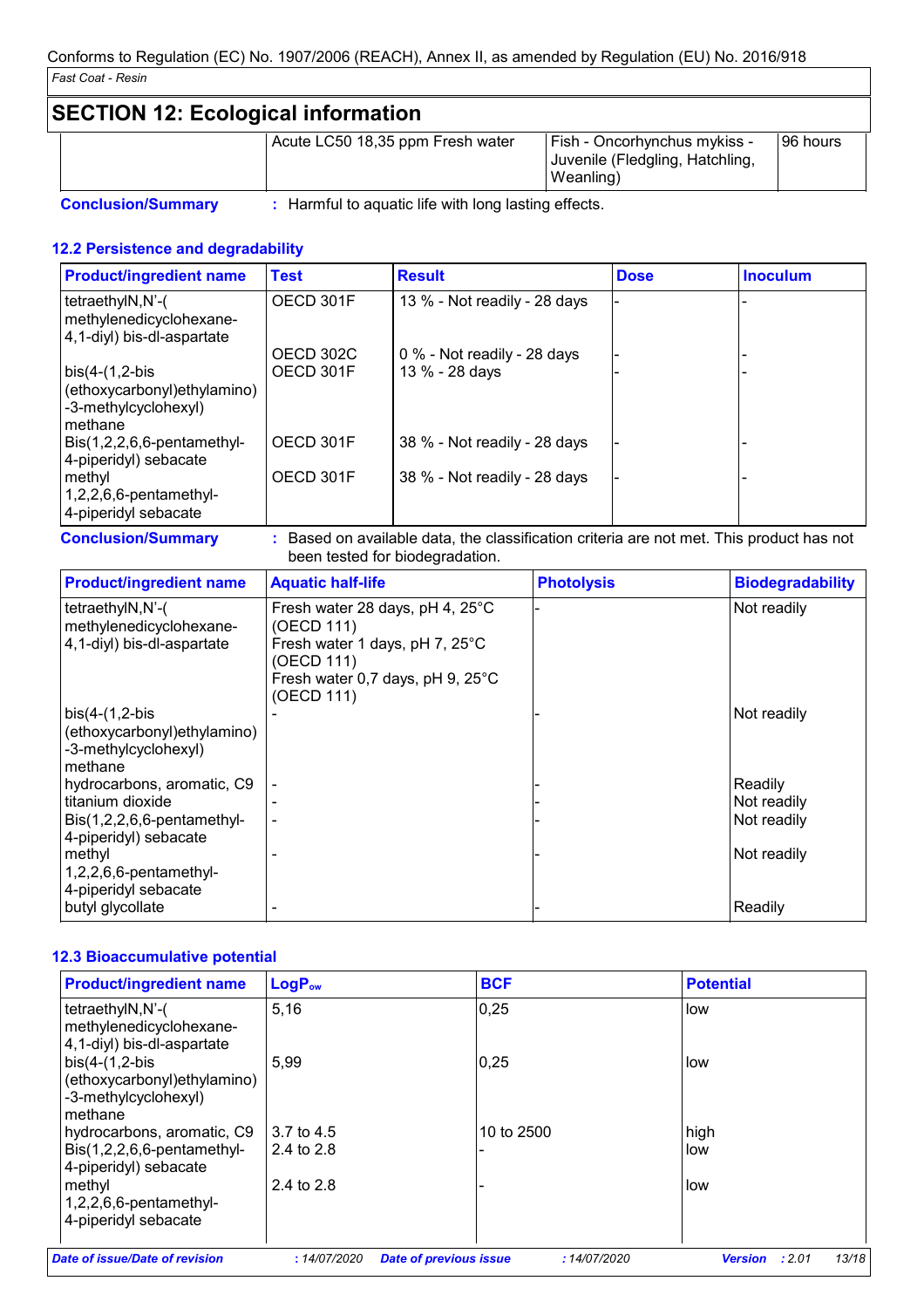| <b>SECTION 12: Ecological information</b> |      |     |
|-------------------------------------------|------|-----|
| butyl glycollate                          | 0.38 | low |

| 12.4 Mobility in soil                                                |                  |
|----------------------------------------------------------------------|------------------|
| <b>Soil/water partition</b><br><b>coefficient</b> (K <sub>oc</sub> ) | : Not available. |
| <b>Mobility</b>                                                      | : Not available. |

#### **12.5 Results of PBT and vPvB assessment**

This mixture does not contain any substances that are assessed to be a PBT or a vPvB.

### **SECTION 13: Disposal considerations**

The information in this section contains generic advice and guidance.

### **13.1 Waste treatment methods**

| <b>Product</b>                 |                                                                                                                                                                                                                                                                                                                                                                                                                                                                                                                                                      |
|--------------------------------|------------------------------------------------------------------------------------------------------------------------------------------------------------------------------------------------------------------------------------------------------------------------------------------------------------------------------------------------------------------------------------------------------------------------------------------------------------------------------------------------------------------------------------------------------|
| <b>Methods of disposal</b>     | : The generation of waste should be avoided or minimised wherever possible.<br>Disposal of this product, solutions and any by-products should at all times comply<br>with the requirements of environmental protection and waste disposal legislation<br>and any regional local authority requirements. Dispose of surplus and non-<br>recyclable products via a licensed waste disposal contractor. Waste should not be<br>disposed of untreated to the sewer unless fully compliant with the requirements of<br>all authorities with jurisdiction. |
| <b>Hazardous waste</b>         | : Yes.                                                                                                                                                                                                                                                                                                                                                                                                                                                                                                                                               |
| <b>Disposal considerations</b> | : Do not allow to enter drains or watercourses.<br>Dispose of according to all federal, state and local applicable regulations.<br>If this product is mixed with other wastes, the original waste product code may no<br>longer apply and the appropriate code should be assigned.<br>For further information, contact your local waste authority.                                                                                                                                                                                                   |

#### **European waste catalogue (EWC)**

The European Waste Catalogue classification of this product, when disposed of as waste, is:

| <b>Waste code</b>              | <b>Waste designation</b>                                                                                                                                                                                                                                                                                                                     |  |  |
|--------------------------------|----------------------------------------------------------------------------------------------------------------------------------------------------------------------------------------------------------------------------------------------------------------------------------------------------------------------------------------------|--|--|
| 08 01 11*                      | waste paint and varnish containing organic solvents or other hazardous substances                                                                                                                                                                                                                                                            |  |  |
| <b>Packaging</b>               |                                                                                                                                                                                                                                                                                                                                              |  |  |
| <b>Methods of disposal</b>     | : The generation of waste should be avoided or minimised wherever possible. Waste<br>packaging should be recycled. Incineration or landfill should only be considered<br>when recycling is not feasible.                                                                                                                                     |  |  |
| <b>Disposal considerations</b> | : Using information provided in this safety data sheet, advice should be obtained from<br>the relevant waste authority on the classification of empty containers.<br>Empty containers must be scrapped or reconditioned.<br>Dispose of containers contaminated by the product in accordance with local or<br>national legal provisions.      |  |  |
| <b>Special precautions</b>     | : This material and its container must be disposed of in a safe way. Care should be<br>taken when handling emptied containers that have not been cleaned or rinsed out.<br>Empty containers or liners may retain some product residues. Avoid dispersal of<br>spilt material and runoff and contact with soil, waterways, drains and sewers. |  |  |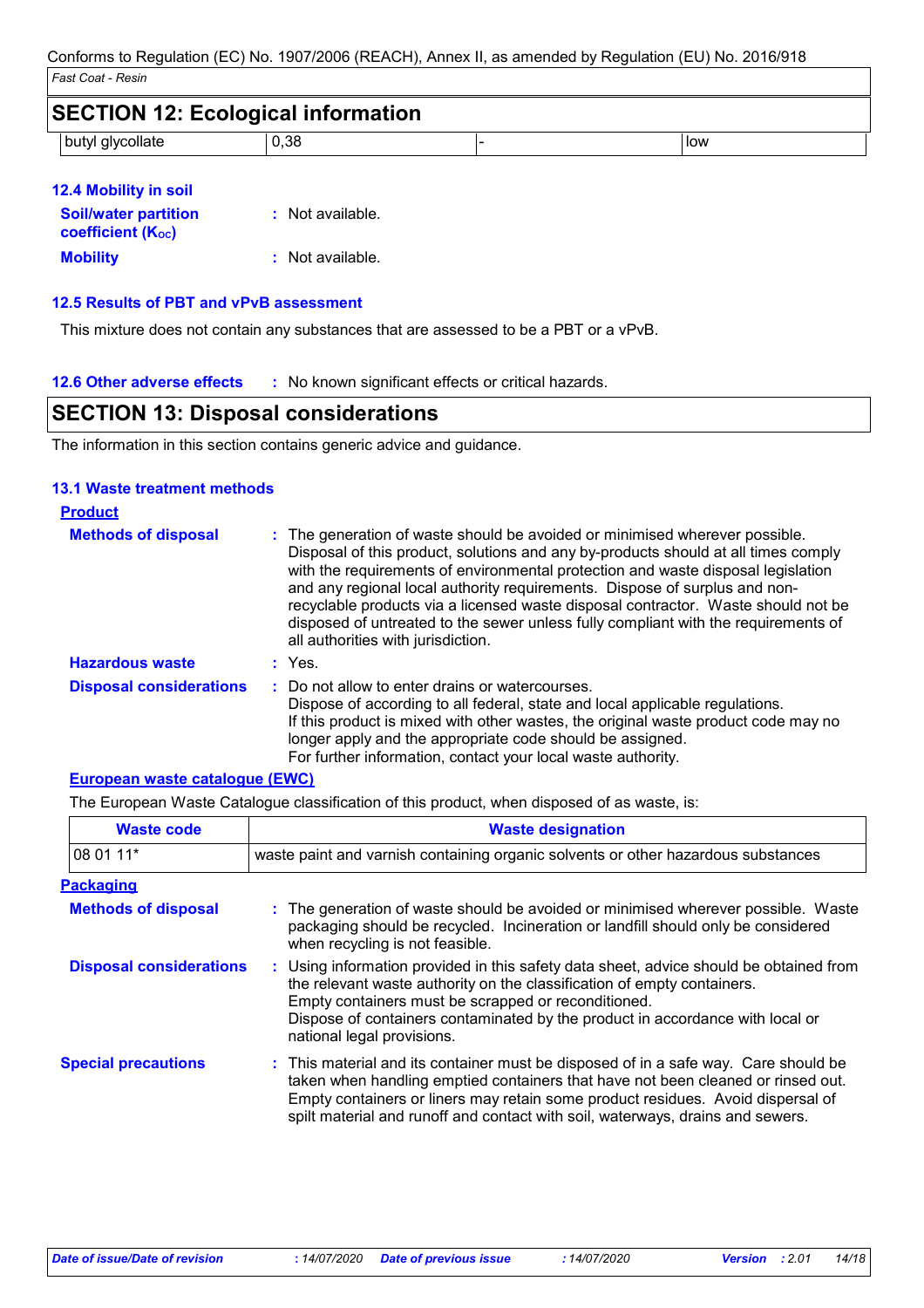### **SECTION 14: Transport information**

|                                           | <b>ADR/RID</b> | <b>ADN</b>     | <b>IMDG</b>    | <b>IATA</b>    |
|-------------------------------------------|----------------|----------------|----------------|----------------|
| 14.1 UN number                            | Not regulated. | Not regulated. | Not regulated. | Not regulated. |
| 14.2 UN proper<br>shipping name           |                |                |                |                |
| <b>14.3 Transport</b><br>hazard class(es) |                |                |                |                |
| 14.4 Packing<br>group                     |                |                |                |                |
| 14.5<br><b>Environmental</b><br>hazards   | No.            | No.            | No.            | No.            |
| <b>Additional</b><br>information          |                |                |                |                |

**14.6 Special precautions for : Transport within user's premises: always transport in closed containers that are user** upright and secure. Ensure that persons transporting the product know what to do in the event of an accident or spillage.

### **SECTION 15: Regulatory information**

**15.1 Safety, health and environmental regulations/legislation specific for the substance or mixture**

### **EU Regulation (EC) No. 1907/2006 (REACH)**

**Annex XIV - List of substances subject to authorisation**

#### **Annex XIV**

None of the components are listed.

**Substances of very high concern**

None of the components are listed.

| <b>Annex XVII - Restrictions : Not applicable.</b> |  |
|----------------------------------------------------|--|
| on the manufacture,                                |  |
| placing on the market                              |  |
| and use of certain                                 |  |
| dangerous substances,                              |  |
| mixtures and articles                              |  |

#### **Other EU regulations**

**VOC :** The provisions of Directive 2004/42/EC on VOC apply to this product. Refer to the product label and/or technical data sheet for further information.

# **VOC for Ready-for-Use**

**:** 2004/42/EC - IIA/j: 500g/l (2010). <= 160g/l VOC.

| <b>Mixture</b> |                         |
|----------------|-------------------------|
|                | <b>Europe inventory</b> |

| All components are active or exempted |  |  |  |  |  |  |  |  |  |
|---------------------------------------|--|--|--|--|--|--|--|--|--|
|---------------------------------------|--|--|--|--|--|--|--|--|--|

| <b>Product/ingredient name</b> | <b>Carcinogenic</b><br><b>effects</b> | <b>Mutagenic effects</b> | <b>Developmental</b><br><b>effects</b> | <b>Fertility effects</b> |
|--------------------------------|---------------------------------------|--------------------------|----------------------------------------|--------------------------|
| titanium dioxide               | Not supported                         | Not supported            | Not supported                          | Not supported            |
| butyl glycollate               | Not supported                         | Not supported            | Not supported                          | Not supported            |

### **Ozone depleting substances (1005/2009/EU)**

Not listed.

### **Prior Informed Consent (PIC) (649/2012/EU)**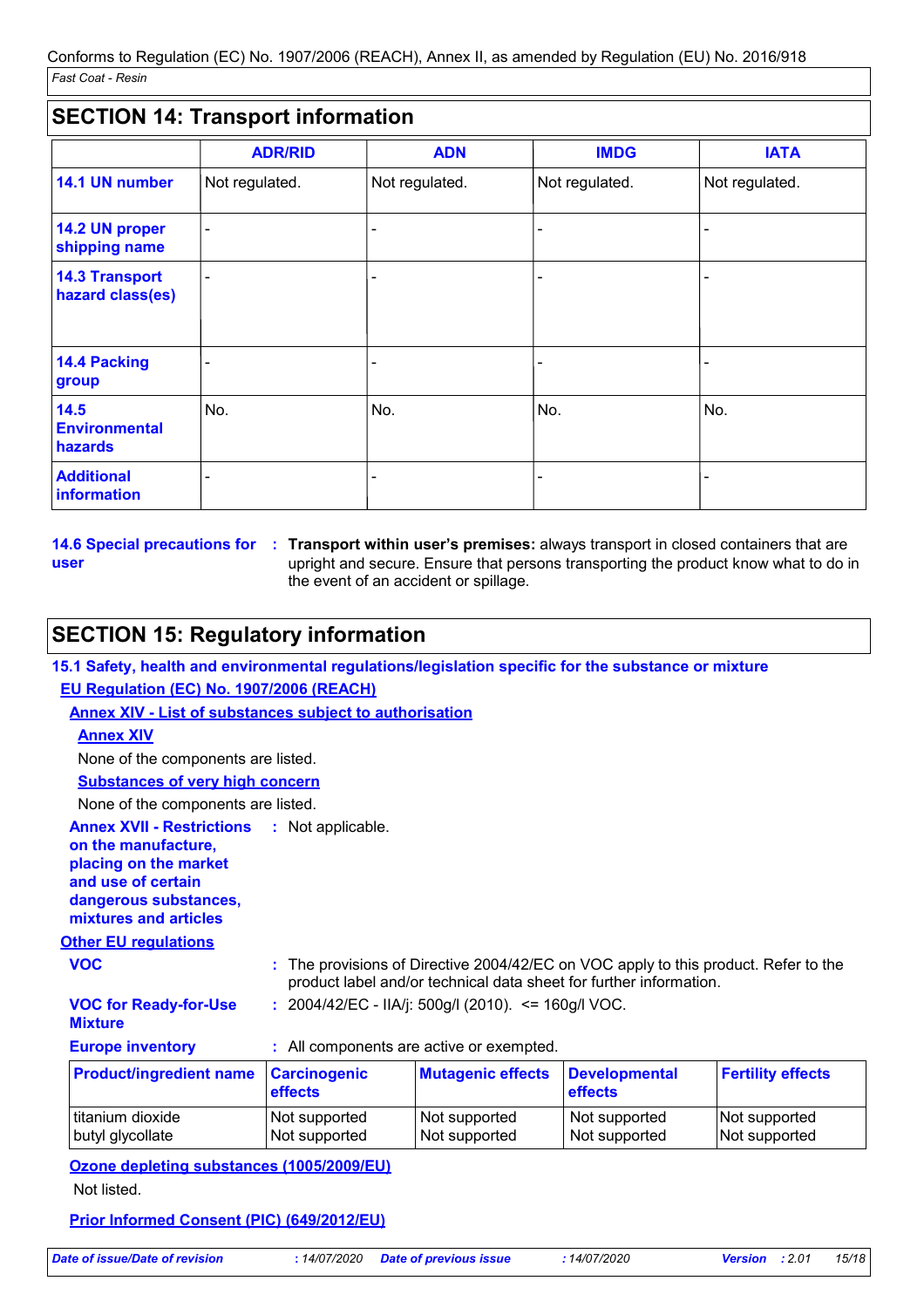# **SECTION 15: Regulatory information**

Not listed.

### **Seveso Directive**

This product is not controlled under the Seveso Directive.

### **National regulations**

| <b>Industrial use</b>            | : The information contained in this safety data sheet does not constitute the user's<br>own assessment of workplace risks, as required by other health and safety<br>legislation. The provisions of the national health and safety at work regulations apply<br>to the use of this product at work. |
|----------------------------------|-----------------------------------------------------------------------------------------------------------------------------------------------------------------------------------------------------------------------------------------------------------------------------------------------------|
| <b>References</b>                | : EH40/2005 Workplace exposure limits<br>Conforms to Regulation (EC) No. 1907/2006 (REACH), Annex II, as amended by<br>Regulation (EU) No. 2016/918                                                                                                                                                 |
| <b>International regulations</b> |                                                                                                                                                                                                                                                                                                     |

**Chemical Weapon Convention List Schedules I, II & III Chemicals** Not listed.

### **Montreal Protocol**

Not listed.

#### **Stockholm Convention on Persistent Organic Pollutants**

Not listed.

### **Rotterdam Convention on Prior Informed Consent (PIC)**

Not listed.

#### **UNECE Aarhus Protocol on POPs and Heavy Metals**

Not listed.

**CN code :** 3209 90 00

### **International lists**

| <b>National inventory</b>                 |                                                                                      |
|-------------------------------------------|--------------------------------------------------------------------------------------|
| <b>Australia</b>                          | : Not determined.                                                                    |
| <b>Canada</b>                             | : Not determined.                                                                    |
| <b>China</b>                              | : Not determined.                                                                    |
| <b>Japan</b>                              | : Japan inventory (ENCS): Not determined.<br>Japan inventory (ISHL): Not determined. |
| <b>Malaysia</b>                           | : Not determined                                                                     |
| <b>New Zealand</b>                        | : Not determined.                                                                    |
| <b>Philippines</b>                        | : Not determined.                                                                    |
| <b>Republic of Korea</b>                  | : Not determined.                                                                    |
| <b>Taiwan</b>                             | : Not determined.                                                                    |
| <b>Turkey</b>                             | : Not determined.                                                                    |
| <b>United States</b>                      | : Not determined.                                                                    |
| <b>Thailand</b>                           | : Not determined.                                                                    |
| <b>Viet Nam</b>                           | : Not determined.                                                                    |
| <b>15.2 Chemical safety</b><br>assessment | : No Chemical Safety Assessment has been carried out.                                |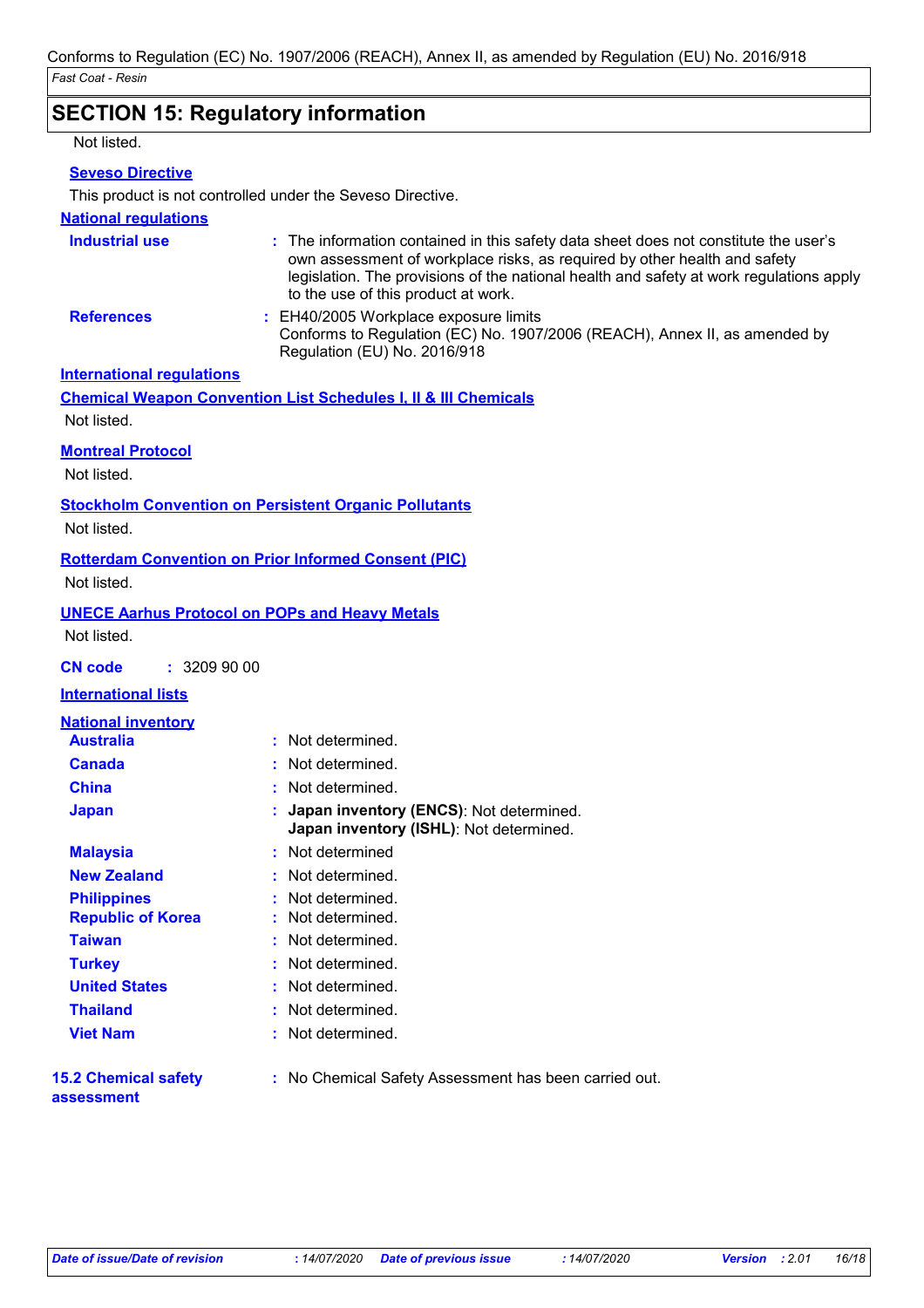# **SECTION 16: Other information**

Indicates information that has changed from previously issued version.

| <b>Abbreviations and</b><br>acronyms | $\therefore$ ATE = Acute Toxicity Estimate<br>CLP = Classification, Labelling and Packaging Regulation [Regulation (EC) No.<br>1272/2008]<br>DMEL = Derived Minimal Effect Level<br>DNEL = Derived No Effect Level<br>EUH statement = CLP-specific Hazard statement<br>PBT = Persistent, Bioaccumulative and Toxic<br>PNEC = Predicted No Effect Concentration<br><b>RRN = REACH Registration Number</b> |
|--------------------------------------|----------------------------------------------------------------------------------------------------------------------------------------------------------------------------------------------------------------------------------------------------------------------------------------------------------------------------------------------------------------------------------------------------------|
| <b>Contains TiO2</b>                 | vPvB = Very Persistent and Very Bioaccumulative<br>Yes                                                                                                                                                                                                                                                                                                                                                   |

### **Procedure used to derive the classification according to Regulation (EC) No. 1272/2008 [CLP/GHS]**

| <b>Classification</b>   | <b>Justification</b> |
|-------------------------|----------------------|
| Skin Sens. 1, H317      | Expert judgment      |
| Aquatic Chronic 3, H412 | Expert judgment      |

### **Full text of H-phrases referred to in sections 2 and 3**

| <b>Full text of abbreviated H</b><br><b>statements</b> |  | H226<br>H302<br>H304<br>H315<br>H317<br>H318<br>H335<br>H336<br>H351<br>H361<br>H400<br>H410<br>H411<br>H412<br><b>EUH066</b>                                                                                                                         | Flammable liquid and vapour.<br>Harmful if swallowed.<br>May be fatal if swallowed and enters airways.<br>Causes skin irritation.<br>May cause an allergic skin reaction.<br>Causes serious eye damage.<br>May cause respiratory irritation.<br>May cause drowsiness or dizziness.<br>Suspected of causing cancer.<br>Suspected of damaging fertility or the unborn child.<br>Very toxic to aquatic life.<br>Very toxic to aquatic life with long lasting effects.<br>Toxic to aquatic life with long lasting effects.<br>Harmful to aquatic life with long lasting effects.<br>Repeated exposure may cause skin dryness or cracking.                      |
|--------------------------------------------------------|--|-------------------------------------------------------------------------------------------------------------------------------------------------------------------------------------------------------------------------------------------------------|------------------------------------------------------------------------------------------------------------------------------------------------------------------------------------------------------------------------------------------------------------------------------------------------------------------------------------------------------------------------------------------------------------------------------------------------------------------------------------------------------------------------------------------------------------------------------------------------------------------------------------------------------------|
| <b>Full text of classifications</b><br>t<br>[CLP/GHS]  |  | Acute Tox. 4<br>Aquatic Acute 1<br><b>Aquatic Chronic 1</b><br><b>Aquatic Chronic 2</b><br><b>Aquatic Chronic 3</b><br>Asp. Tox. 1<br>Carc. 2<br>Eye Dam. 1<br>Flam. Liq. 3<br>Repr. 2<br>Skin Irrit. 2<br>Skin Sens. 1<br>Skin Sens. 1A<br>STOT SE 3 | <b>ACUTE TOXICITY - Category 4</b><br>SHORT-TERM (ACUTE) AQUATIC HAZARD - Category<br>LONG-TERM (CHRONIC) AQUATIC HAZARD -<br>Category 1<br>LONG-TERM (CHRONIC) AQUATIC HAZARD -<br>Category 2<br>LONG-TERM (CHRONIC) AQUATIC HAZARD -<br>Category 3<br><b>ASPIRATION HAZARD - Category 1</b><br>CARCINOGENICITY - Category 2<br>SERIOUS EYE DAMAGE/EYE IRRITATION - Category 1<br><b>FLAMMABLE LIQUIDS - Category 3</b><br>REPRODUCTIVE TOXICITY - Category 2<br>SKIN CORROSION/IRRITATION - Category 2<br>SKIN SENSITISATION - Category 1<br>SKIN SENSITISATION - Category 1A<br>SPECIFIC TARGET ORGAN TOXICITY - SINGLE<br><b>EXPOSURE - Category 3</b> |
| <b>Date of printing</b>                                |  | : 17/07/2020                                                                                                                                                                                                                                          |                                                                                                                                                                                                                                                                                                                                                                                                                                                                                                                                                                                                                                                            |
| Date of issue/ Date of<br>revision                     |  | 14/07/2020                                                                                                                                                                                                                                            |                                                                                                                                                                                                                                                                                                                                                                                                                                                                                                                                                                                                                                                            |
| Date of previous issue                                 |  | : 14/07/2020                                                                                                                                                                                                                                          |                                                                                                                                                                                                                                                                                                                                                                                                                                                                                                                                                                                                                                                            |
| <b>Version</b>                                         |  | : 2.01                                                                                                                                                                                                                                                |                                                                                                                                                                                                                                                                                                                                                                                                                                                                                                                                                                                                                                                            |
| <b>Date of issue/Date of revision</b>                  |  | :14/07/2020<br><b>Date of previous issue</b>                                                                                                                                                                                                          | Version : 2.01<br>:14/07/2020<br>17/18                                                                                                                                                                                                                                                                                                                                                                                                                                                                                                                                                                                                                     |